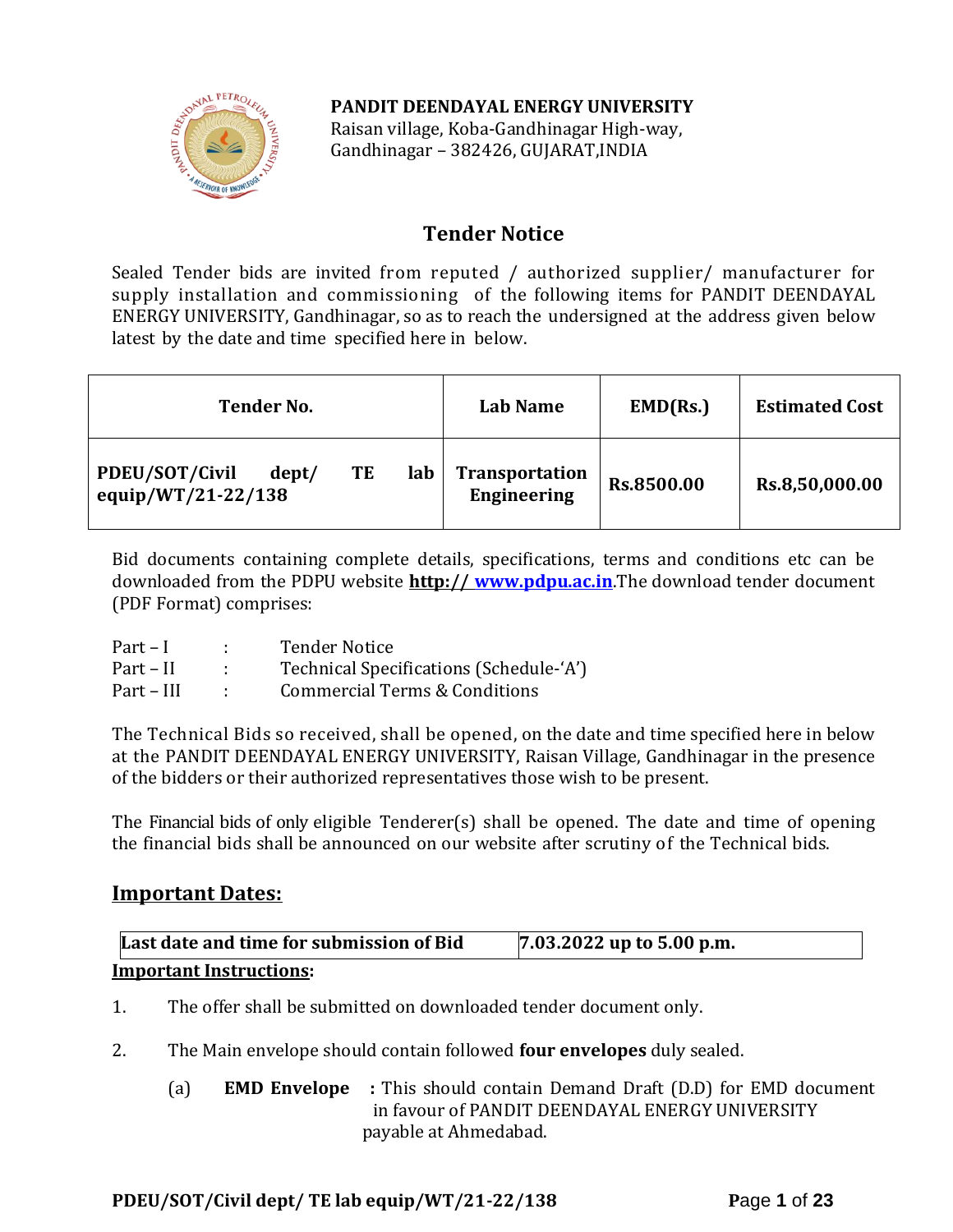- (b) **Technical Bid :** Schedule- 'A'
- (c) **General Commercial Terms & Conditions**
- (d) **Price Bid :** (Schedule 'B') should contain only Price Bid.

All the four envelopes should be super scribed with tender No., date of opening and Name of the bidder.

- 3. Offer without EMD is liable to be rejected forthwith.
- 4. The Tender, duly completed, should be sent by RPAD or Speed Post or Courier Service (Hand Delivery is not acceptable) so as to reach latest by the date and time specified here in above. Tender received after the due date and time shall be rejected irrespective of delay due to postal service or any other reasons.
- 5. Any technical query, information clarification pertaining to this tender may be referred to Dr. Ayyanna Habal (Email: **[ayyanna.habal@gmail.com](mailto:ayyanna.habal@gmail.com)**) OR **[purchase@pdpu.ac.in](mailto:purchase@pdpu.ac.in)**

# **PDPU reserves right to reject any OR all tenders without assigning any reason.**

**Sd/-**

**Registrar PANDIT DEENDAYAL ENERGY UNIVERSITY** Raisan village, Koba-Gandhinagar High-way, Gandhinagar – 382426, GUJARAT,INDIA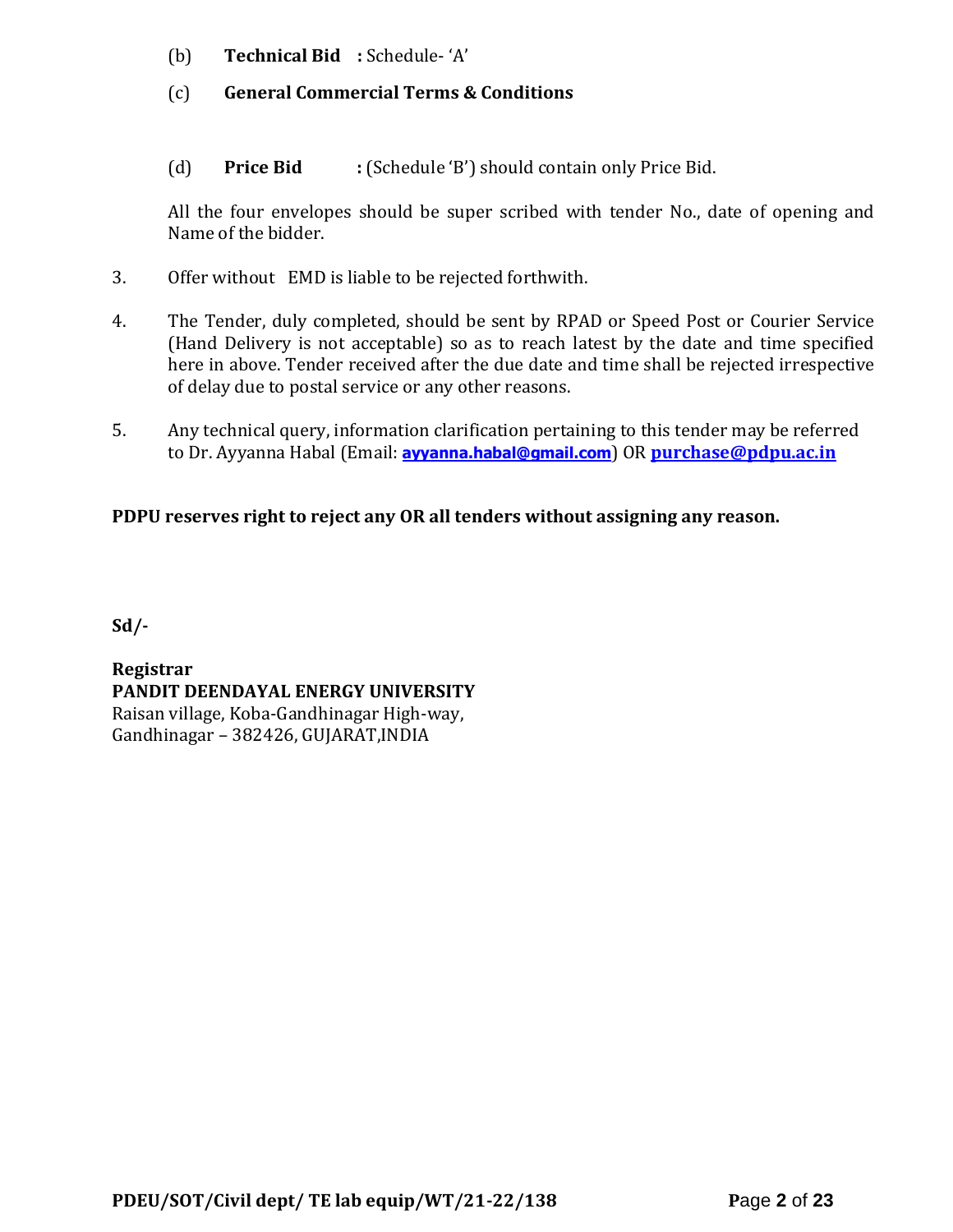# **PART-II**

# **SCHEDULE-'A'**

#### **DETAILS TECHNICAL SPECIFICATION FOR TRANSPORTATION ENGINEERING LAB EQUOPMENTS**

| Sr. No.          | Name of the Equipment                                                                                                       | Specification                                                                                                                                                                                                                                                                                                                                                                                                                                                                                                                                                                                                                                                                                                                                                                                                                                                                                                                                                                                                                                                                                                                                                                                              | Qty |
|------------------|-----------------------------------------------------------------------------------------------------------------------------|------------------------------------------------------------------------------------------------------------------------------------------------------------------------------------------------------------------------------------------------------------------------------------------------------------------------------------------------------------------------------------------------------------------------------------------------------------------------------------------------------------------------------------------------------------------------------------------------------------------------------------------------------------------------------------------------------------------------------------------------------------------------------------------------------------------------------------------------------------------------------------------------------------------------------------------------------------------------------------------------------------------------------------------------------------------------------------------------------------------------------------------------------------------------------------------------------------|-----|
| $\mathbf{1}$     | Hot Air Oven                                                                                                                | Size: 18"x16"x20", Temperature: upto 250 °C                                                                                                                                                                                                                                                                                                                                                                                                                                                                                                                                                                                                                                                                                                                                                                                                                                                                                                                                                                                                                                                                                                                                                                |     |
| $\overline{2}$   | Hot Air Oven                                                                                                                | Size: 24"x24"x24", Temperature: upto 250 °C                                                                                                                                                                                                                                                                                                                                                                                                                                                                                                                                                                                                                                                                                                                                                                                                                                                                                                                                                                                                                                                                                                                                                                |     |
| $\overline{3}$ . | <b>AUTOMATED</b><br>MARSHALL<br><b>COMPACTOR</b><br>(IMPACT)<br>As per ASTM<br>D6926, AASHTO<br>T245 and MS-2<br>guidelines | The machine should be equipped with<br>• Compaction for both 4" and 6" dia samples<br>• CABINET lined with sound-proofing material for noise reduction.<br>• Safety door (When opened it should stop automatically and<br>cannot operate),<br>• As per ASTM D6926, AASHTO T245 and MS-2 guidelines                                                                                                                                                                                                                                                                                                                                                                                                                                                                                                                                                                                                                                                                                                                                                                                                                                                                                                         |     |
| 4.               | <b>BOTTLE ROLLING</b><br><b>MACHINE</b> with<br>relevant<br>accessories<br>(As per EN 12697)                                | • Adjustable spead (from 0 up to 75 rpm).<br>• The machine can roll multiple bottles at the same time.<br>• Should have timer<br>$\bullet$ As per EN 12697                                                                                                                                                                                                                                                                                                                                                                                                                                                                                                                                                                                                                                                                                                                                                                                                                                                                                                                                                                                                                                                 |     |
| 5.               | ROTATIONAL<br><b>VISCOMETER</b>                                                                                             | Experimental setup for Characterizing the Viscosity of Newtonian &<br>Non Newtonian Liquids using rotary viscometer<br>• All results (viscosity, torque in %, speed, spindle) should be<br>displayed on the built-in display<br>• Visual and acoustic signals at critical measuring conditions<br>• Warning, if the device is used outside of the permissible<br>measuring ranges<br>· Digital speed control with "built-in "accuracy through stepping<br>motor<br>• Touchless, optoelectronic torque measuring system with high<br>accuracy and without wear<br>• It is supplied as a complete measuring unit consisting of the basic<br>instrument with stand, set of spindles with a storage rack in a<br>stable case<br>• Viscosity range: 15 - 2,000,000 mPas in 84 ranges (21 speeds and<br>4 spindles)<br>• Torque (rpm): $0.1/0.2/0.3/0.5/0.6/1/1.5/2/2.5/3/4/5/6/$<br>10/ 12/ 20/ 30/ 50/ 60/ 100/ 200<br>• Accuracy of torque: $< \pm 0.5\%$ of the absolute value<br>• Operating Temperature range: -10+100°C<br>• Accuracy: ±1% of full scale<br>• Reproducibility (Repeatability): ±0.2% of full scale<br>• Power supply: 100240 V/ 5060 Hz<br>• Rotary viscometer range: 15 - 2,000,000 mPas |     |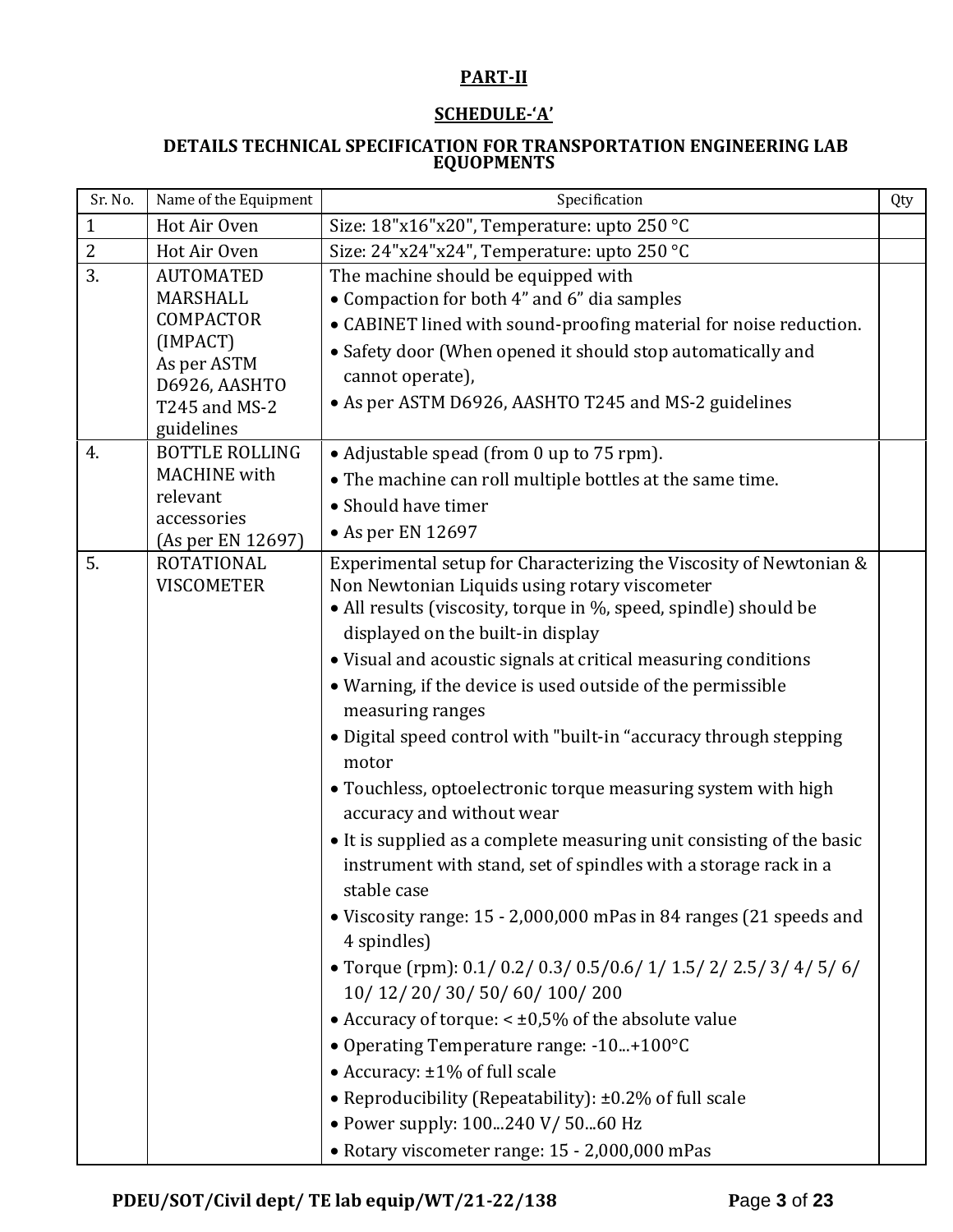## **PART-III**

### **GENERAL COMMERCIAL TERMS AND CONDITIONS**

#### **DEFINATIONS:**

- Tenderer/Supplier/Bidder: These terms are synonym and mean the firm who intends or who has submitted offer in response to this tender.
- Tender / Bid Document: means this tender document.
- PDPU: PANDIT DEENDAYAL ENERGY UNIVERSITY having it office at Raisan Village, Gandhinagar-382007 and includes it's successors and assignee.
- **1**1. The tenderer should thoroughly read all the clauses of the tender document before submitting the duly filled in Tender.

Tenderer shall place the following **ANNEXURES as FIRST EIGHT pages** of their Technical Bid in the following sequence.

| <b>FIRST PAGE</b>   | <b>ANNEXURE-1</b>   |
|---------------------|---------------------|
| <b>SECOND PAGE</b>  | <b>ANNEXURE - 2</b> |
| THIRD PAGE          | <b>ANNEXURE - 3</b> |
| <b>FOURTH PAGE</b>  | <b>ANNEXURE - 4</b> |
| <b>FIFTH PAGE</b>   | <b>ANNEXURE - 5</b> |
| <b>SIXTH PAGE</b>   | <b>ANNEXURE - 6</b> |
| <b>SEVENTH PAGE</b> | <b>ANNEXURE - 7</b> |
| EIGHTH PAGE         | <b>ANNEXURE - 8</b> |

# **2 SUBMISSION OF BID DOCUMENT:**

PDPU follows two bid systems. Tenderer shall submit two separate bids viz.

- a) Techno Commercial Bid (Technical Bid) **and**
- b) Price Bid as under.

### **(a) Technical Bid: This shall be in sealed envelope. It shall be super scribed**

|  | Technical Bid: Tender No.<br><b>Name of Bidder:</b> |  |
|--|-----------------------------------------------------|--|
|--|-----------------------------------------------------|--|

#### **It shall contain the following**

(i) Eight pages as mentioned in condition 1 above and

### **TENDERERS SHOULD FURNISH THE FOLLOWING DETAILS:**

[1] Technical Specifications(Part-II) and General Term & Conditions(Part –III) of Tender Document Duly Sign on each page by Authorized Signatory as token of his acceptance.

[2] Audited Accounts of last three years of the firm.

[3] Performance reports if any.

[4] Consent letter from their principals to manufacture such items.

- [5] All the testing equipment MUST have been calibrated up to date.
- [6] List of customers
- (ii) All the information and supporting documents for (i) above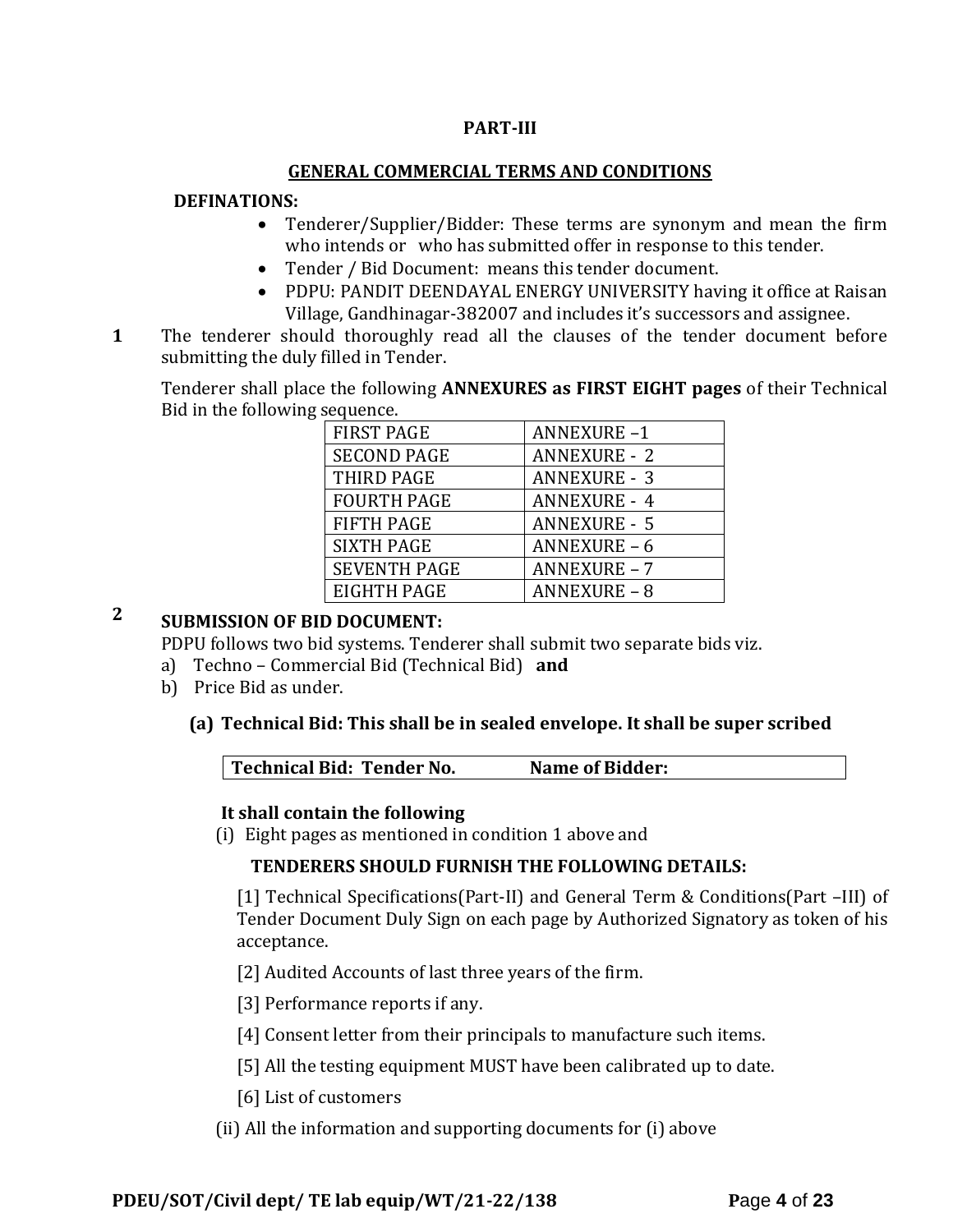(iii) Details, Documents, Literature, certificates etc. for the equipment / Material offered.

# **(b)Price Bid: This shall be in sealed envelope.**

It shall contain offer price in the form specified in the tender document as Schedule- 'B'. The Printed Price list or price in different format will render the offer liable for rejection. **It shall be super –scribed as:**

Price Bid: Tender No.: Name of Bidder:

**c) EMD Envelope**: This envelop shall contain the following:

Demand draft or Bank Guarantee, as the case may be, for EMD supporting document, as mentioned hereof, if bidder seeks exemption in EMD **It shall be super – scribed as :**

| EMD Envelop: | Tender No.: | Name of Bidder: |
|--------------|-------------|-----------------|
|              |             |                 |

# **d) Main Envelope: This envelope shall contain envelop of Technical bid, envelop of EMD and Price Bid. It shall be super – scribed as :**

| Name of Bidder:<br>Tender No.:<br>Main Envelop: |  |  |  |
|-------------------------------------------------|--|--|--|
|-------------------------------------------------|--|--|--|

The entire bid document (Main envelope mentioned above) should be submitted so as to reach this office not later than 02.00 P.M. on due Date as specified in the tender notice through RPAD / Speed post or Courier only

Incomplete bids and amendments and additions to bids after opening of the bids will be ignored out rightly.

The technical scrutiny committee of PDPU shall evaluate the techno-commercial view of the tender. PDPU reserves the right to open or not to open the price bid of the bidders on the basis of their past performance of their supplied materials.

**The price bid of those who are techno-commercially qualified shall only be opened.** 

# **3 PRICE EVALUATION:**

No price preference shall be given on any account. All tenders will be evaluated on firm price end-cost basis; The parties however shall give the detailed break-up of the end cost. If PDPU feels that there is lack of serious competition or for any other reasons, PDPU may negotiate with the L-1 party. PDPU's decision to accept any or all tenders shall be final and binding on all the parties. However, the DG of PDPU or the Authorized committee at its sole discretion reserves the right to negotiate with other tenderer in case the technical specification of some or all products are found to be superior.

### **4 EARNEST MONEY DEPOSIT: (E.M.D.)**

E.M.D. is payable @1% of the value of the items offered. The EMD is payable by Demand Draft, of any Nationalized Banks, drawn in favor of the PANDIT DEENDAYAL ENERGY UNIVERSITY, payable at Ahmedabad. If the amount of EMD is more than Rs. 25000/- the same can be paid by an irrecoverable Bank Guarantee from any nationalized Bank in a standard format prescribed by PDPU (Format given in this tender document).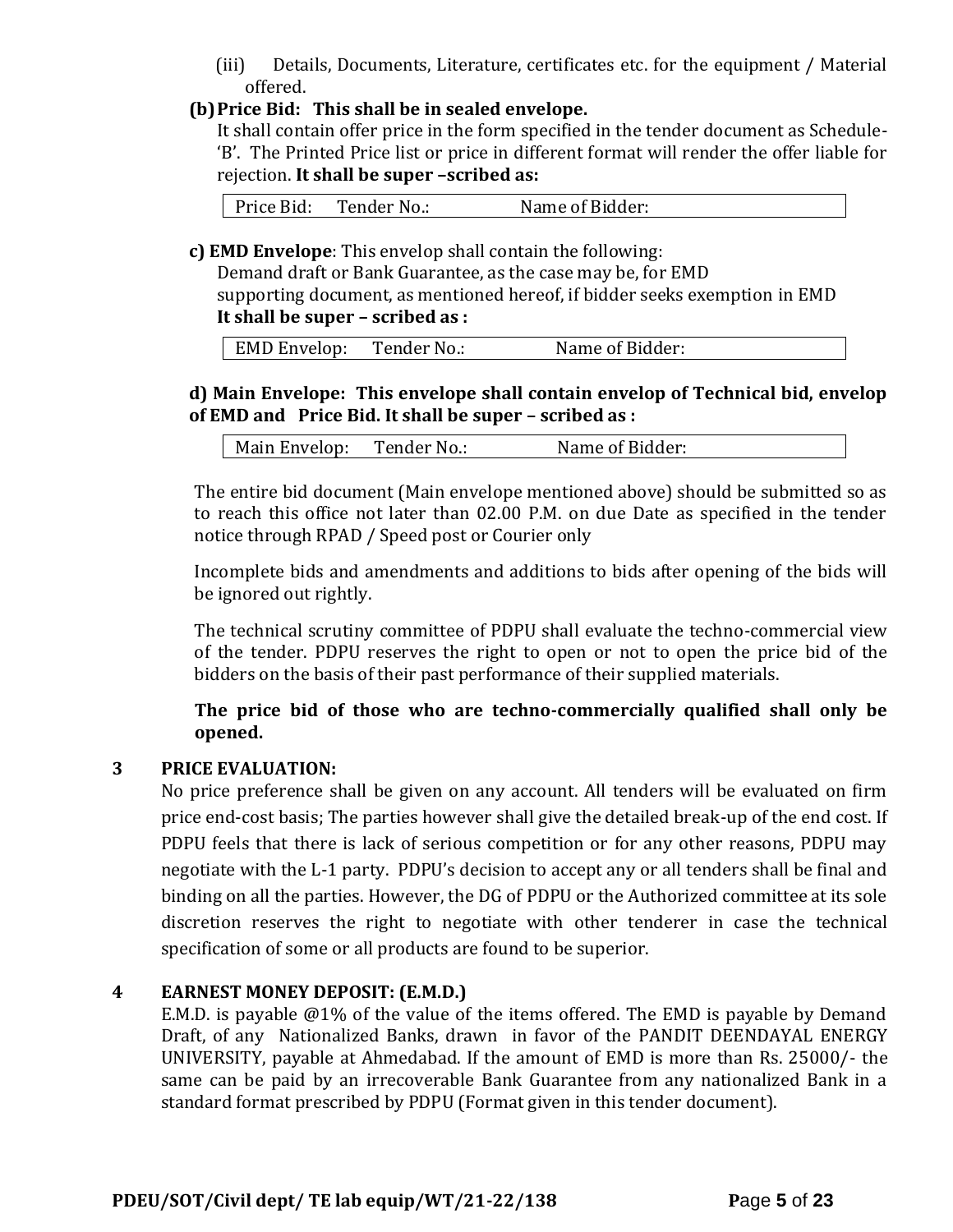# **5 DELAYED AND LATE TENDERS:**

**No Tender shall be accepted / opened in any case which are received after due date and time of the receipt of tender irrespective of delay due to postal services or any other reasons and PDPU shall not assume any responsibility for late receipt of tender. Any correspondence in this matter will not be entertained.**

### **6 PRICES:**

The details of the price shall be given in Price Bid (Schedule-B) only and nowhere else. Prices quoted shall be FIRM and on F.O.R. Destination basis (i.e. PDPU,Gandhinagar). However, the Tenderer should indicate in the Price Bid, the break-up of Unit F.O.R. Destination Prices with break-up of Unit Ex-works price ,Excise duty, GST, Custom Duty, average freight, packing charges, and Insurance Charges. Tenderer should quote the Freight as well as Insurance Charges both separately as shown in price bid. Please note that payment of excise duty will be made only on Ex-Work prices. Also, please mention rate of Excise duty. If this is not specifically mentioned then PDPU will have the option to take the prices as exclusive of taxes and duties (at maximum slab rates) for the evaluation of the tenders.

The Tenderer should invariably indicate the total unit end cost price considering all their costs / calculations in the Price bid itself for each item and all sub-items if any. This is mandatory. Cost components hidden / furnished elsewhere will not be considered and will be ignored out-rightly.

## **Only for Traders - Tender:**

[i] In case of a trader-**tender**, if the quotation is furnished for all inclusive rates and the rates of taxes and duties are indicated without indicating the amount, in such cases, the **price** is eligible for statutory variation.

[ii] Where the trader-**tender** quotes all inclusive rates without indicating the rate of Taxes and Duties included in the quoted price, the price is not eligible for any statutory variation.

# **7 REFUND / FORFIETURE OF E.M.D**

EMD will be forfeited if (i) the tender, it covers, is withdrawn during the validity of the offer or (ii) the Tenderer fails to furnish / deposit the Performance Guarantee towards Execution Period (security deposit).

EMD of the unsuccessful tenderer's will be returned without intimation within 60 days of placing of the order to the successful Tenderer subject to the unsuccessful bidder returning the original receipt of the EMD together with the advance stamped receipt, to the Accounts Officer of PDPU.

EMD will be returned to the successful bidders, only on their submission of performance guarantee towards execution period against order released to them.

# **8 PERFORMANCE GUARANTEE (PG) TOWARDS EXECUTION PERIOD: (i.e. SECURITY DEPOSIT):**

Successful tenderers will be required to pay an amount equivalent to 10% (Ten) of the value of the purchase order as Performance Guarantee (Security Deposit) within 10 days from the date of the purchase order failing which the purchase order is liable to be cancelled at the cost and the risk of the successful Tenderer (at the discretion of PDPU).

It can be paid by Demand Draft drawn in favour of PANDIT DEENDAYAL ENERGY UNIVERSITY payable at Ahmedabad or in the form of Bank Guarantee from Nationalized Bank if the amount is more than Rs.35,000/-.

# **PDEU/SOT/Civil dept/ TE lab equip/WT/21-22/138 P**age **6** of **23**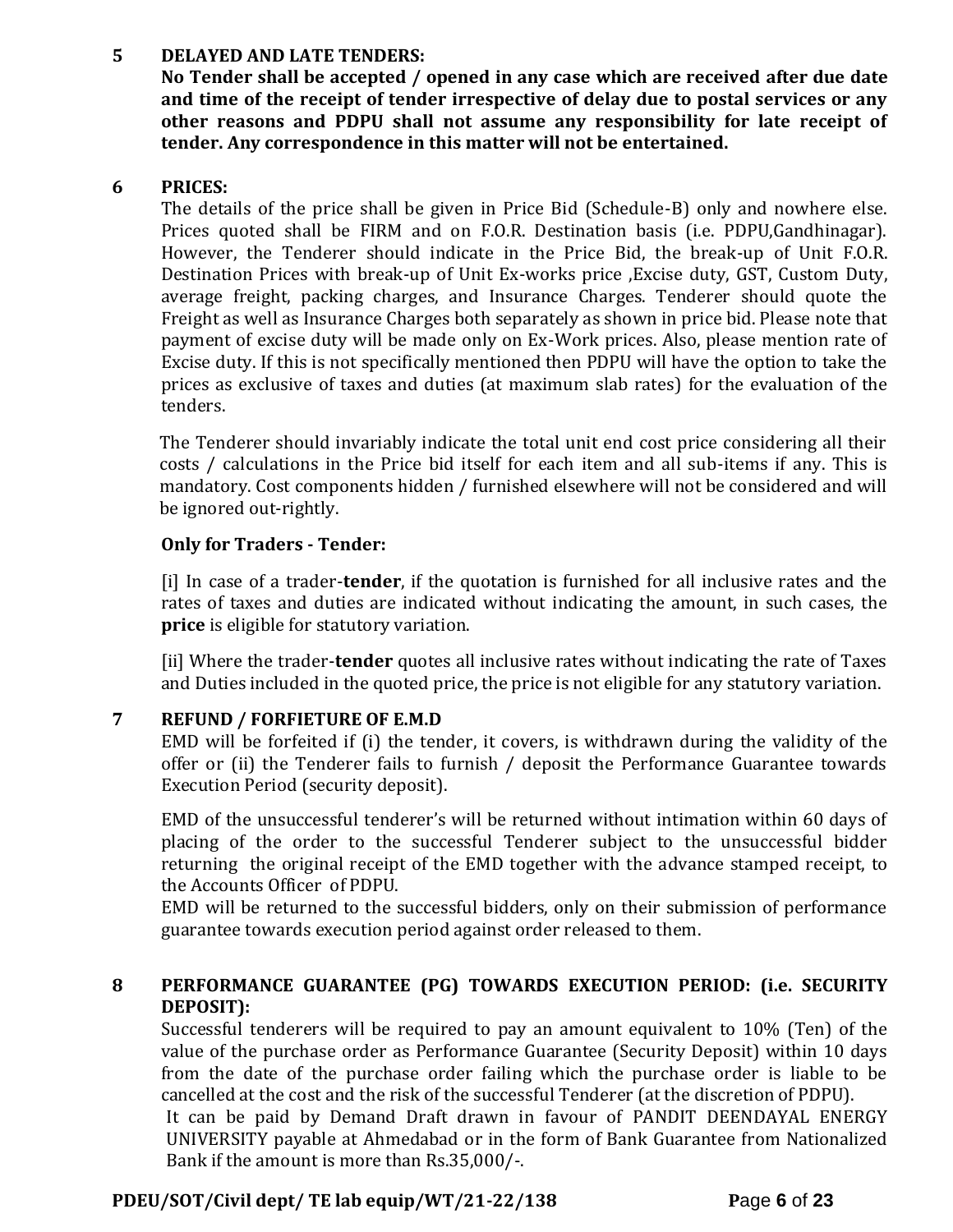The Bank Guarantee will be executed on the standard form prescribed by PDPU as APENDIX - I.

The Bank Guarantee so furnished should have clear one time validity till the completion of the order in all respects. Bank Guarantee for Interim period will not be acceptable. If by any reasons the supply period is extended then the supplier shall undertake to renew the Bank Guarantee at least one month before the expiry of the validity failing which PDPU will be free to encash the same.

The successful bidder/s shall have also to furnish PG (as specified here of) for the contract value towards warranty / guarantee period separately as applicable as per tender conditions.

Performance Guarantee towards Execution Period (Security Deposit) will be returned on successful completion of the Order and only after the Performance Guarantee towards warrantee/guarantee, as mentioned above, is submitted.

### **9 VALIDITY OF THE OFFERS:**

The offers shall to be kept valid for a period of 180 days from the date of opening of technical bids. In case the finalization of the tender is likely to be delayed, the tenderers will be asked to extend the same without change in the prices or any terms and conditions of the offer. If any change is made, original or during the extended validity period, the offers will be liable for outright rejection without entering into further correspondence in this regard and no reference will also be made.

# **10 TRUCK RECEIPT (T.R) / AIRWAY BILL (A.B)**

All the Goods should be dispatched freight paid and the A.B / T.R should be forwarded directly to PDPU Office at Raisan Village, Gandhinagar. The demurrage charges, if any, paid by the PDPU due to delay in informing PDPU or any other reason attributable to supplier, will be deducted from his bill. It is essential that packing notes and invoices are furnished in respect of every consignment.

The supplier will be responsible for any damages / shortage claim rejected by the respective Authorities for want of a clear A.B / T.R.

Materials may be dispatched by any convenient mode of transport and up to PDPU i.e. F.O.R Destination.

# **11 PACKING AND FORWARDING CHARGES:**

The prices shall be inclusive of packing & forwarding charges. The Materials should be strongly and adequately packed to ensure safe arrival at destination. The materials dispatched from overseas by Air / Shipping should be packed such that it can withstand rough handling and possible corrosion due to exposure to salt laden atmosphere, salt spray or open storage. All packing must be clearly marked with order Number and consignee's name and address.

### **12 TRANSIT INSURANCE:**

All the materials will be required to be supplied up to Destination against all transit risks, such as damage, loss, theft, fire, etc. The insurance period shall cover 15 days after the date of receipt of materials at site to enable PDPU to check up stores fully. The suppliers will be responsible for free replacement of such stores which have been received short, damaged or broken within 15 days.

The cost of damaged, defective stores materials will however be deducted from the bills of the suppliers and will be refunded only after replacement thereof. It will be the

# **PDEU/SOT/Civil dept/ TE lab equip/WT/21-22/138 P**age **7** of **23**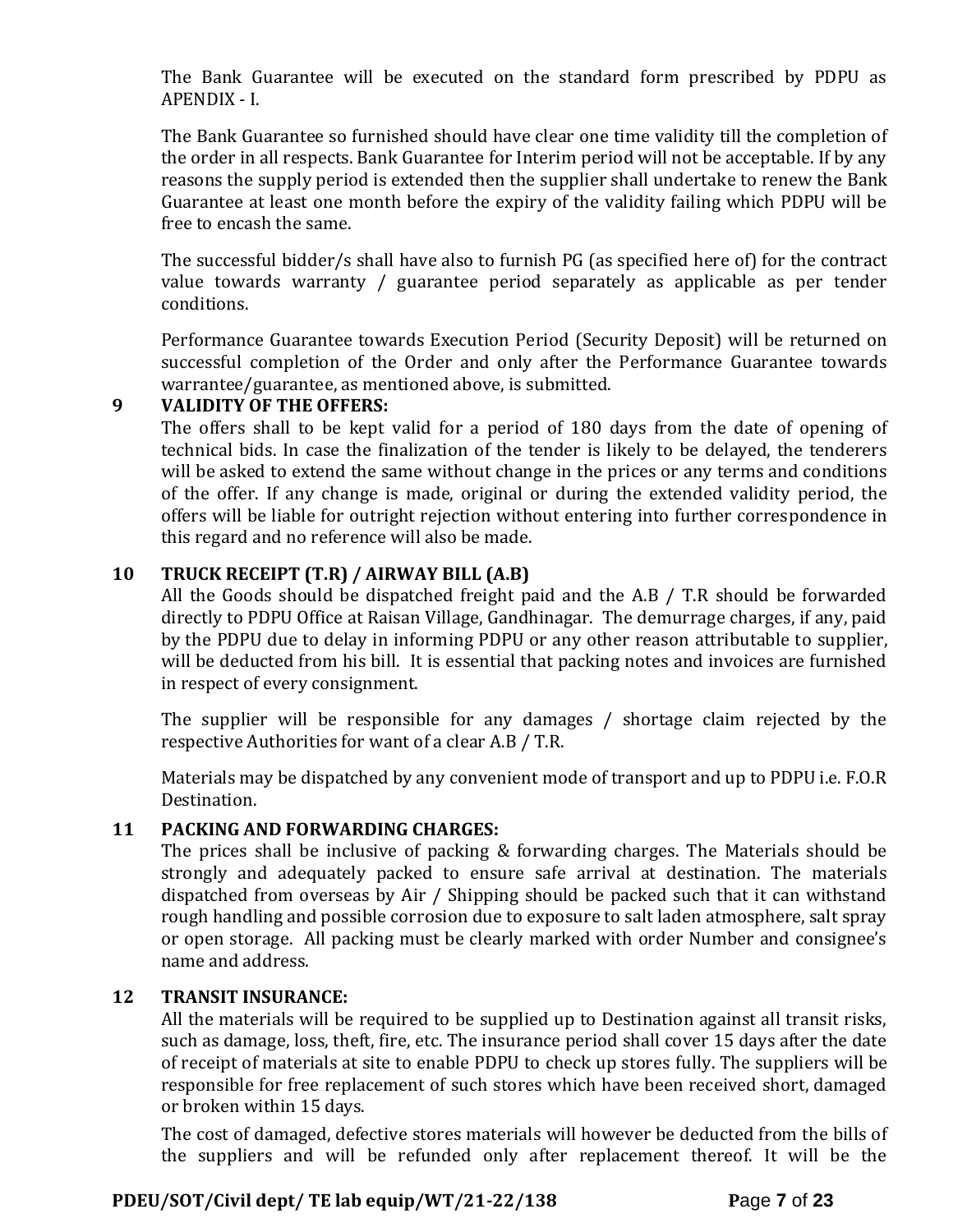responsibility of the supplier to lodge claim against the insurance on receiving necessary advice from PDPU.

### **13 ACCEPTANCE OF STORES:**

The equipments/ materials to be supplied against this tender are subject to their acceptance by PDPU or any other Officer deputed for this purpose.

### **14 UNLOADING:**

Unless specified otherwise in the purchase order, Unloading of the materials shall be arranged by PDPU.

### **15 STATUTORY VARIATION:**

Any statutory increase or decrease in the taxes and duties subsequent to the offer under this tender if it takes place within the original contractual delivery date will be to PDPU account subject to the claim being supported by documentary evidence. No increase due to such variation shall be allowed for the portion of the delivery after the original contractual delivery date. However, if any decrease takes place after the contractual delivery date, the advantage will have to be passed on to PDPU.

#### **16 PAYMENT TERMS :**

### **A. In case of Domestic(i.e. Indian) Supplier the payment Terms as Under :-**

- 70% of Payment only after proper verification of the delivered equipments by the vender.
- Remaining 30% Payment of invoice value within one month on successful installation, Commissioning and training.

### **B. In case of Foreign Supplier the Payment Terms is as Under :-**

- 90 % payment through Irrevocable Letter of Credit.
- 10 % payment through Wire Transfer within 5 (five) Working Days after the date of Successful Commissioning and Installation of the System. **OR**
- 90% payment will be released through wire Transfer within 5 (five) Working Days after receipt of the material.
- 10% payment will be released through Wire Transfer within 5 (five) Working Days after the date of Successful Commissioning and Installation of the System. **OR**
- 100 % through Wire Transfer within 5 (five) Working Days after the date of Successful Commissioning and Installation of the System.
- **Installation:** All arrangement for installation must be made by concern Vender.

### **17 REPEAT/ADDITIONAL ORDERS:**

PDPU reserves the right to place repeat order / additional order on the successful tenderers up to 25% of the original quantity of the P O at the same prices, terms and conditions stipulated in the original contract during three months from the date of Purchase Order.

#### **18 DELIVERY PERIOD:**

The Tenderers will have to quote a firm delivery period subject to the force Majeure conditions as accepted by PDPU. Tenderer should mention their delivery period. Time being the essence of this tender, delivery period shall be strictly adhered to. Delay in execution of order on account of any reasons will be subject to levy of penalty.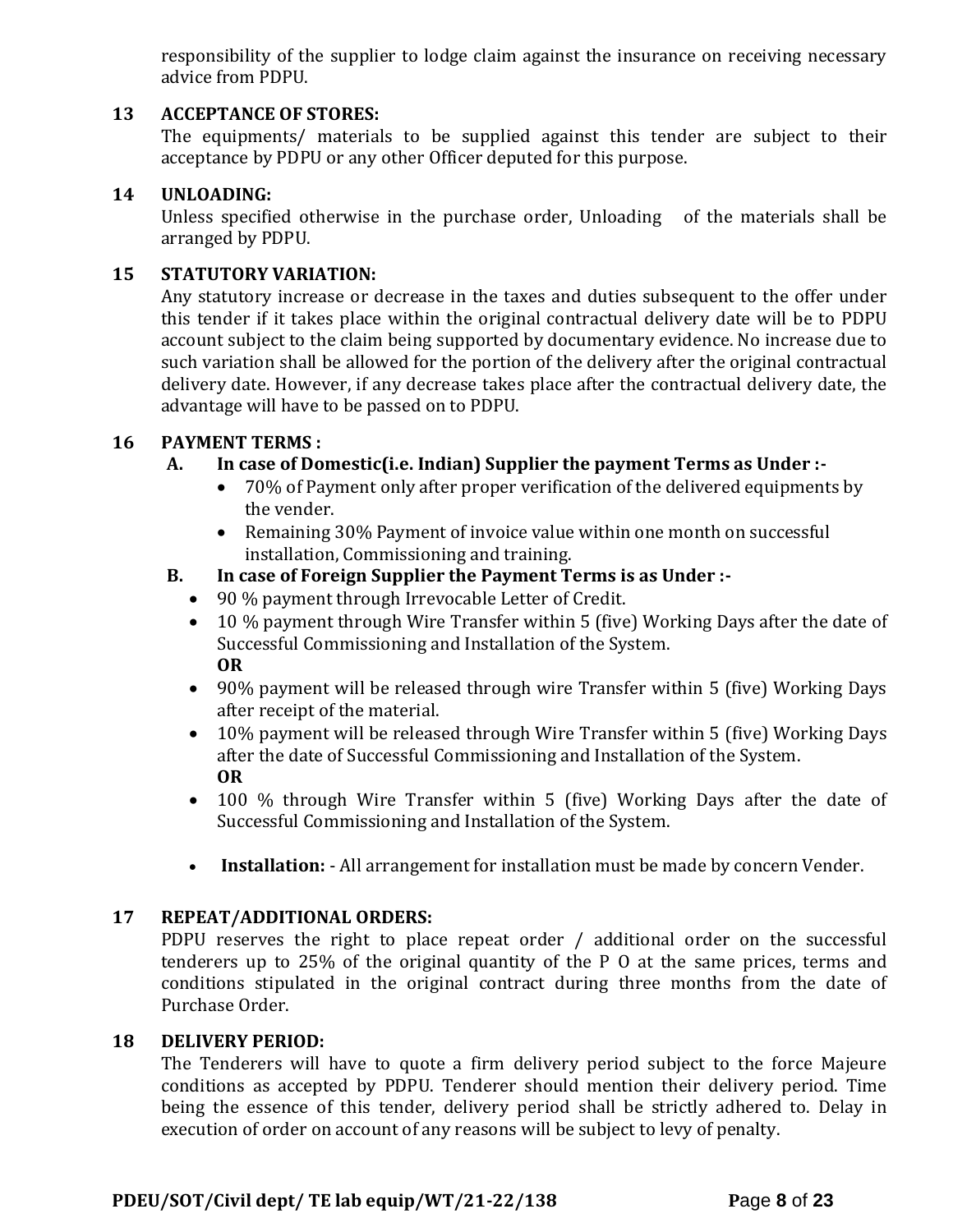#### **19 PENALTY FOR LATE DELIVERY:**

**In case, the materials are not delivered within the period stipulated in the order, penalty shall be levied at ½% per week on the prices (End cost excluding taxes) subject to maximum 10% reckoned on the value of late delivered supplies.**

Due consideration will be given to waive levy of penalty for the reasons absolutely beyond suppliers control for which documentary evidence will have to be provided. The request for extension in delivery giving reasons and supporting documents shall have to be made available within one month on completion of the supply, and no request to waive levy of penalty will be entertained / reviewed during the execution of order.

#### **20 EXTENSION IN CONTRACTUAL DELIVERY DATE:**

It will be supplier's responsibility to ensure that goods are delivered within the stipulated delivery period. However, if PDPU may consider extension of delivery period with or without statutory variations, for the reasons beyond the control of the tenderer and subject to the Penalty as mention hereof.

Such extension will be subject to the following conditions.

[a] No increase in price on account of any statutory increase in or fresh imposition of customs duty, excise duty, GST or on account of any other tax or duty shall be admissible on the material delivered after the original contractual delivery date.

[b] Notwithstanding any stipulation in the contract for increase in price on any other ground, no such increase which has become effective on or after the contractual delivery date shall be admissible on material delivered after the original contractual delivery date.

[c] Nevertheless, PDPU shall be entitled to the benefit of any decrease in price on account of reduction in or remission of customs duty, excise duty, GST or on account of any other tax or duty or on any other ground as stipulated in the P.O., which takes place on or after the contractual delivery date of the said P.O. for the material delivered after the original contractual delivery date.

### **21 REPLACEMENTS OF GOODS BROKEN, DAMAGED OR SHORT:**

In the event of any material or part thereof found broken or damaged or received short during transit or during installation or Commissioning or testing at site, before commissioning in service the suppliers shall replace the same free of cost. However, PDPU will recover amount equivalent to the cost of such damaged / broken / short supplied materials and will repay when actual replacement is given.

### **22 POST TENDER CORRESPONDENCE / ENQUIRIES:**

The Tenderer will be refrain from pursuing / canvassing the matter, directly or indirectly with any Office of PDPU as otherwise the same would amount to disqualification of the tender.

- **23** PDPU shall have the right to make any changes, additions / deletions or modifications in any terms / conditions or quantity of the tender and / or specifications as may be deemed necessary by PDPU at its sole discretion at any time before the due date of opening of the tender.
- **24** PDPU does not accept the printed conditions of any Tenderer. It will be ignored without any reference; hence tenderers should withdraw such printed conditions if they have any. PDPU shall accept only unconditional tender.

### **PDEU/SOT/Civil dept/ TE lab equip/WT/21-22/138 P**age **9** of **23**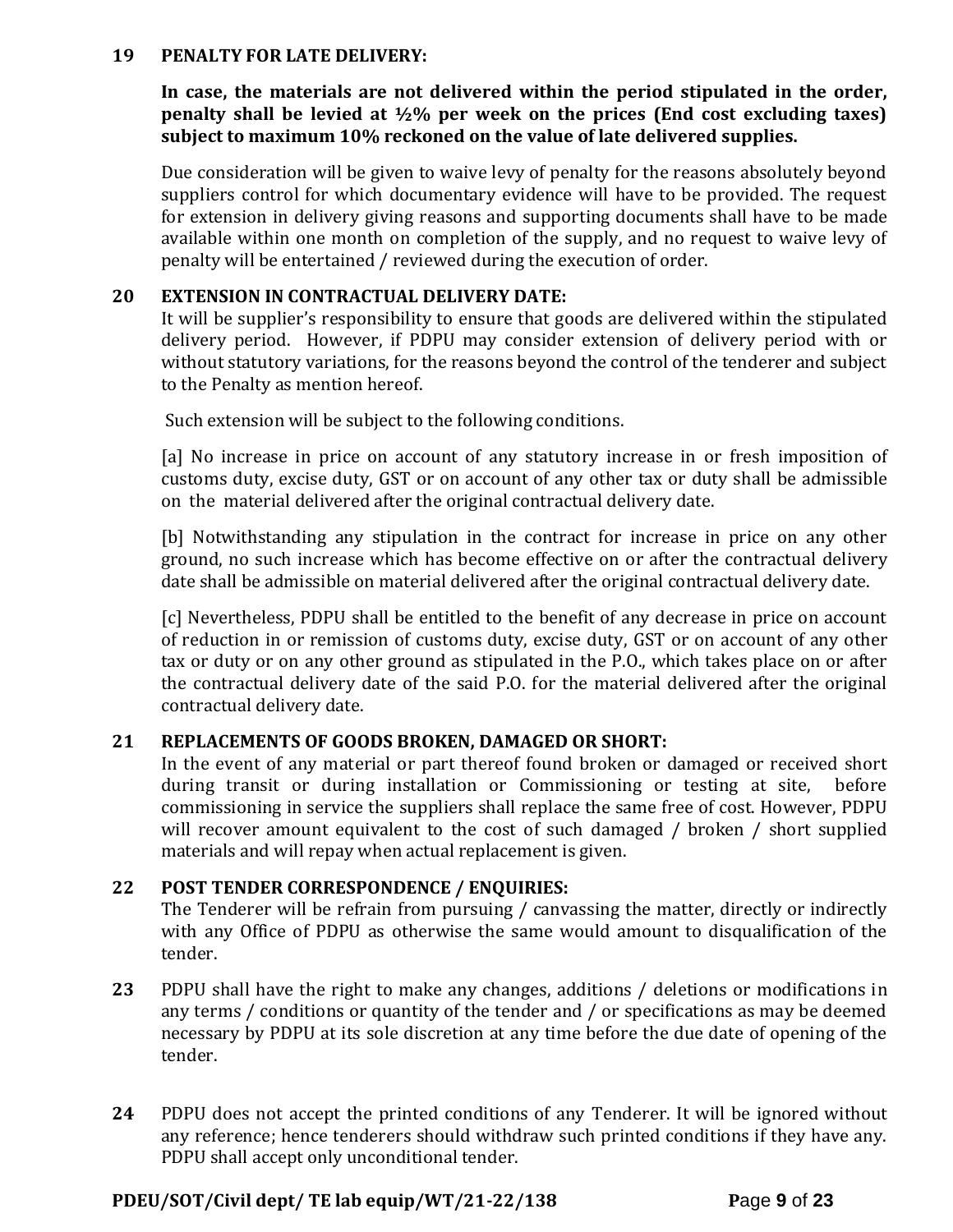- **25** If technical deviations furnished by the Tenderer are not agreeable to PDPU, the offers may be ignored. However it will be solely at discretion of PDPU to consider the technical deviations OR not for considering the Tenderer. No correspondences of the Tenderer will be entertained in this matter.
- **26** Please indicate whether the goods offered are first sale or second sale so as to determine the payment of GST.
- **27** Revision of prices or any commercial terms affecting the price after opening of technical bids shall not be considered and will be ignored.
- **28** Tenderers shall indicate the name of their partners of their manufacturing firm.
- **29** Tenderer should specifically mention in the offers the name of the Partners / Proprietor / Directors who is / are the signing authority.

### **30 GUARANTEE:**

If the goods, stores and equipments found defective due to bad design or workmanship the same should be repaired or replaced by the tenderer free of charge if reported within 24 months from the date of commissioning of equipments whichever is earlier. Tenderer will be responsible for the proper performance of the equipments / materials for the respective guarantee period.

### **31 APPROVAL:**

The goods shall be subject to the approval of PDPU after receipt of the Material at site.

**32** PDPU would prefer the offers from manufacturers directly. All the manufacturers should quote for those items, which are actually manufactured at / rolled by their plants. This should be strictly adhered.

PDPU reserves the right to inspect, suppliers factory at any time during the currency of the contract in case order is placed on supplier and also to inspect manufactured material before testing / packing / dispatch.

**33** If in any company, the interest of any employee of the PDPU. or his relative as defined in Section VI of the Company's Act. 1956, is 10% or more, PDPU will not deal with such company at all. Tenderer therefore, must specifically disclose this fact in his technical Bid. Non-disclosure of such facts would disqualify the Tenderer for further dealing with PDPU.

### **34 TERMINATION OF CONTRACT:**

In case, the supplier fails to deliver the stores / materials / equipments or any consignment thereof within contractual period of delivery or in case the stores are found not in accordance with prescribed specification and/or the approved sample, PDPU shall exercise its discretionary power as under:

[a] To recover, from the supplier as agreed, by way of penalty clause above,

or

[b] To purchase from elsewhere, after giving notice of 15 days to the supplier, on his account and his risk

or

[c] To cancel the contract.

or

[d] PDPU at any time terminate the contract by giving written notice to the qualified Bidders/Tenderer without compensation to the qualified tenderer, if he become bankrupt or otherwise, insolvent or in case of dissolution of firm or winding up of company provided that such termination will not prejudice or effect any right of action or remedy which has

# **PDEU/SOT/Civil dept/ TE lab equip/WT/21-22/138 P**age **10** of **23**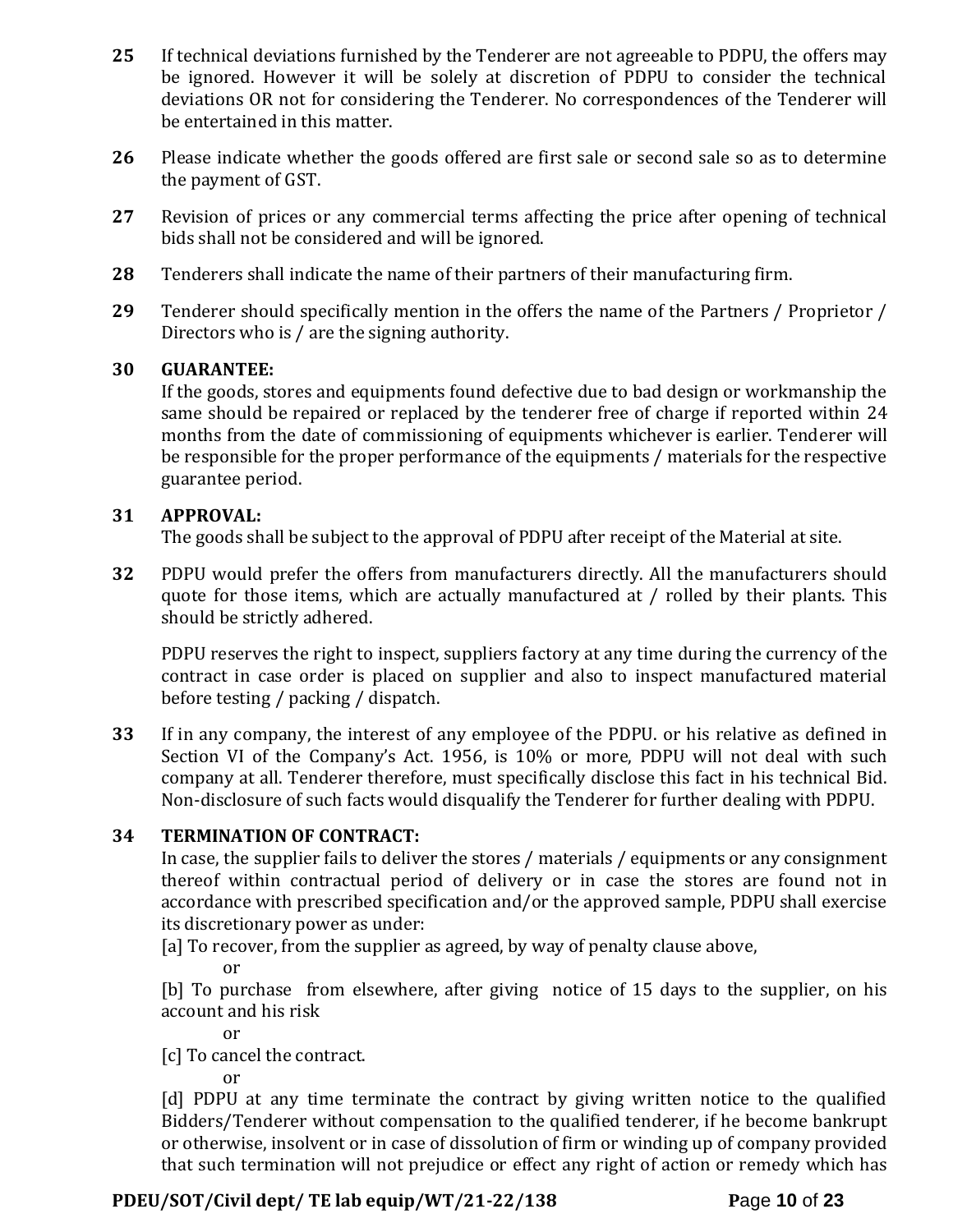thereafter to the University.

In the event of the risk purchase of stores of similar description, the opinion of PDPU shall be final. In the event of action taken under clause (a) or (b) above, the supplier shall be liable to pay for any loss which PDPU may sustain on this account

Further, "PDPU" reserves the right to terminate the Contract (i.e. Purchase order) at any time, without assigning any reasons, whatsoever, by giving a notice or not less than period of ONE month. Suppliers will not be entitled for any compensations / damages / losses, refund by PG whatsoever, on account of such termination of the Contract."

# **35 ARBITRATION:**

All questions, disputes or differences whatsoever which may at any time arise between the parties to this agreement touching the agreement or subject matter thereof, arising out of or in relation to there and whether as to construction or otherwise shall be referred to the decision of the Sole Arbitrator, appointed by the PDPU, for that purpose, who shall be a retired High Court Judge or retired District and Sessions Judge, and the decision of the said Arbitrator shall be final and binding upon the parties. Reference to the arbitration shall be governed by the provisions of Indian Arbitration & Conciliation Act. 1996 as amended from time to time and the rules made there under.

# **36 JURISDICTION:**

All questions, disputes or differences arising under, out of or in connection with the Tender / Contract shall be subject to the exclusive jurisdiction of Ahmedabad court.

- **37** If the tenderer is an Agent, he will have to give information and declare the name of the principal from which he will source the materials along with company's written confirmation about quality and backup performance guarantee. Only on getting complete information from Agent, such offer, if found suitable, shall be considered.
- **38** PDPU reserves the right to cancel any or all the offers / bids or to accept any offer without assigning any reasons.

In case PDPU finds that there is an attempt of cartel in the prices, PDPU reserves the right to consider or reject any or all the parties offers without assigning any reasons thereof.

- **39** PDPU reserves the right to increase or decrease the quantity against each item/s while placing the order.
- **40** The names of the Partners / Directors / Sole Proprietors and responsible person and his updated Address / Telephone, Fax Numbers etc. should be invariably mentioned in the Annexure provided for this purpose in this document.
- **41** The Tenderer must give in his offer, the full name and address with phone, Fax & mobile numbers of the Authorized Representative to do liaison work with PDPU on their behalf.
- **42** The tenderers should invariably write the name and address of the Company, both on sealed covers of EMD, Technical & Price Bids. The tender covers without the name and address will not be opened.
- **43** The tenderers are required to furnish the technical information and the Guaranteed technical particulars (GTP) along with company seal and signature of the Tenderer on each and every page / papers of the tender documents.
- **44** Tenderer should invariably fill up all the details of all the Annexure/s including the prices in the Price Bid Annexure of this tender document and should be duly signed by authorized signatories with their rubber stamp and along with Company's seal / stamp affixed on each

# **PDEU/SOT/Civil dept/ TE lab equip/WT/21-22/138 P**age **11** of **23**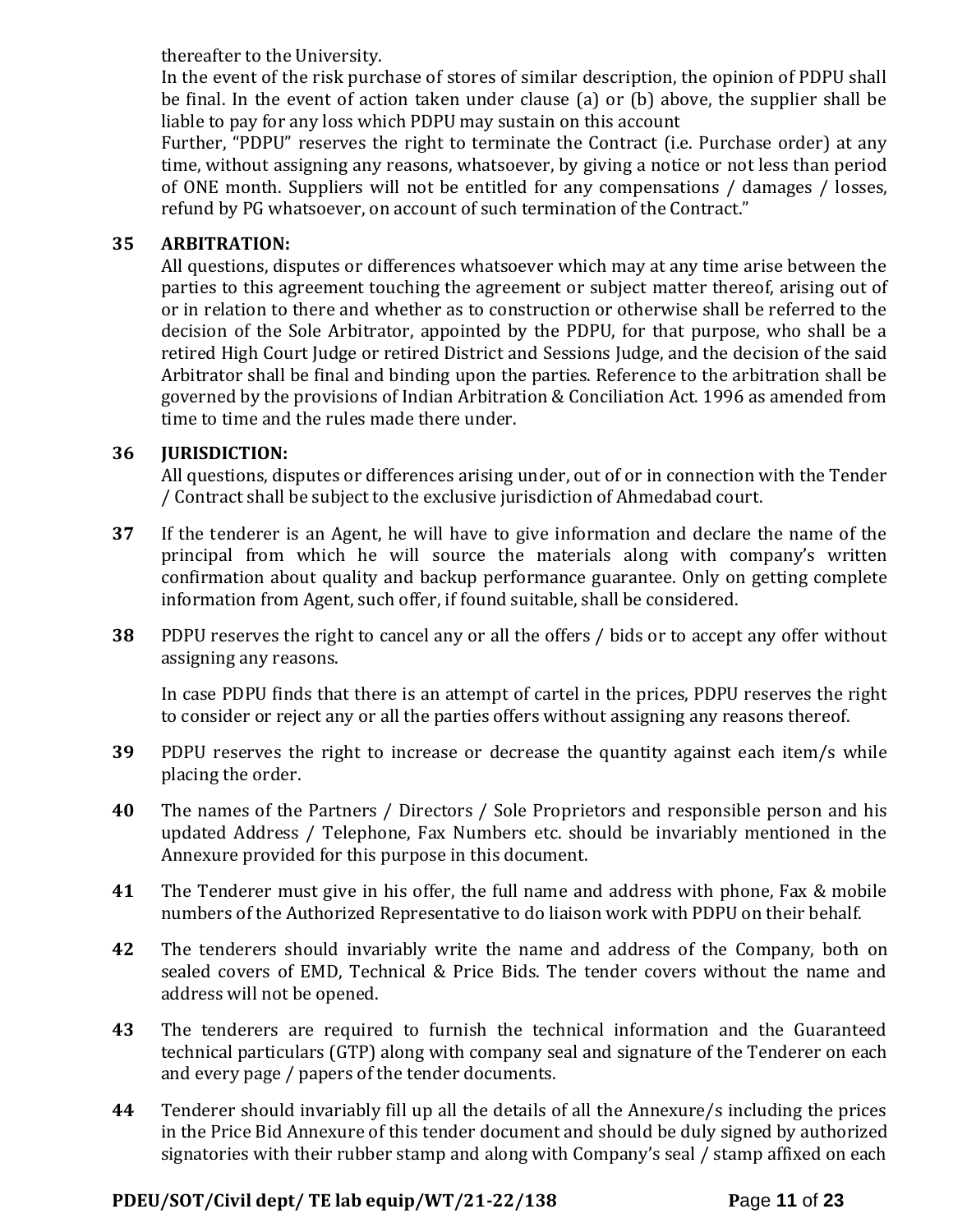paper.

- **45** If the Tenderer fails to pay the Security Deposit or defaults in execution of the orders placed or if PDPU suffers any financial loss due to this, then PDPU will be at liberty to adjust the amount from other orders of the same firm or by encashing the Bank Guarantee.
- **46** All the tenderers must ensure that all the relevant documents / papers submitted with the tender should be serially numbered, properly bounded / tied together and properly documented.
- **47** All the above points should be complied by the Tenderers. If not, tenders are likely to be ignored without making any further reference. **--------------------×--------------------------×-------------------------×------------------------×-------------**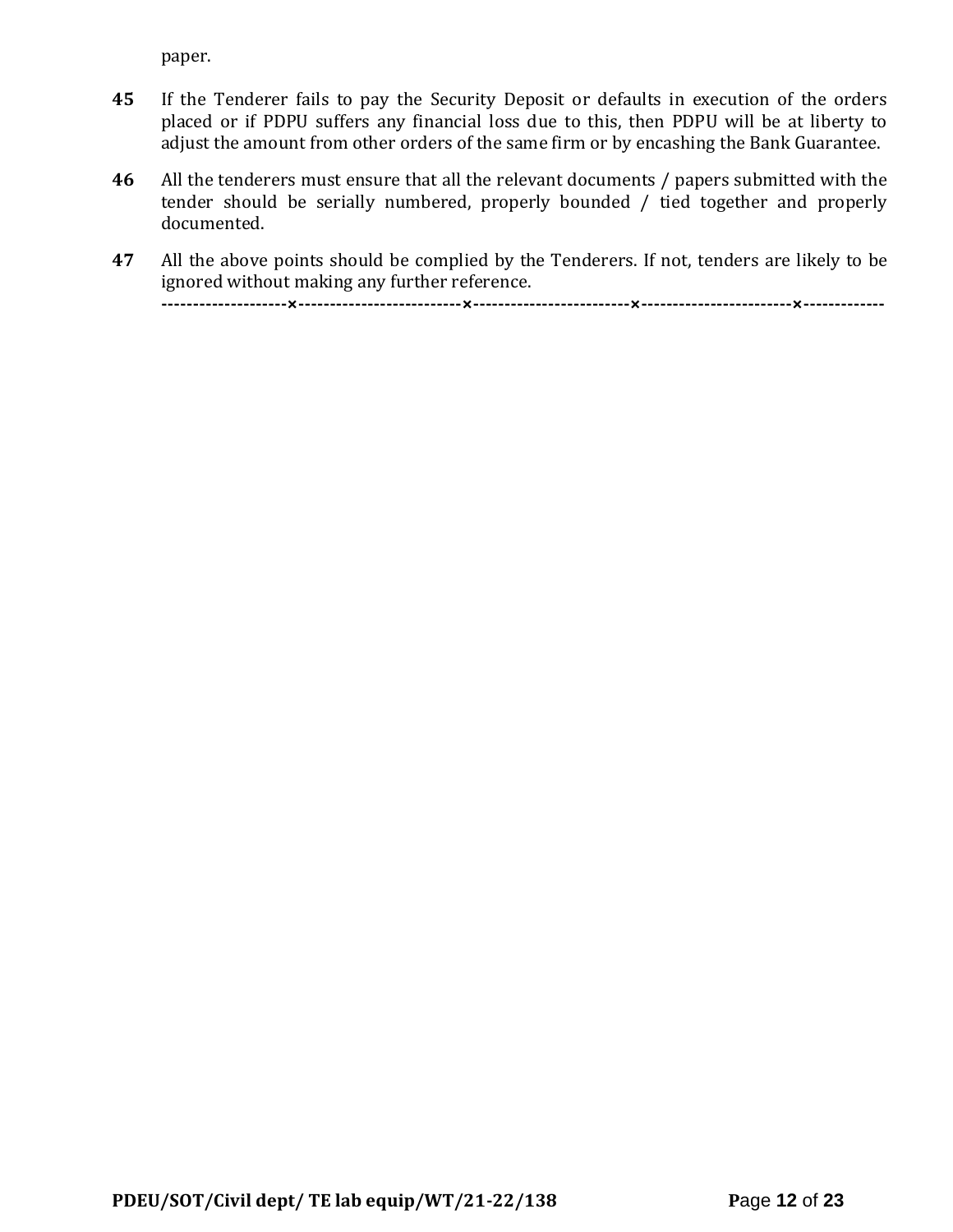#### **E. M. D. BANK GUARANTEE FORMAT**

**FOR TENDER NO. PDPU / \_\_\_\_\_\_\_\_\_\_\_\_\_\_\_\_\_\_\_\_\_\_\_\_\_\_\_\_\_\_\_\_ \_**

### **APPENDIX – I (BANK GUARANTEE ON NON-JUDICIAL STAMP PAPER OF Rs.100/-)**

Messer's WHEREAS \_\_\_\_\_\_\_\_\_\_\_\_\_\_\_\_\_\_\_\_\_\_\_\_\_\_\_\_\_\_\_\_\_\_\_\_\_\_\_\_\_\_(Name & Address of the Firm) having their registered office at \_\_\_\_\_\_\_\_\_\_\_\_\_\_\_\_\_\_\_\_\_\_\_\_\_\_\_\_\_\_\_\_\_\_\_\_\_ (Address of the firms Registered office) (Hereinafter called the 'Tenderer') wish to participate in the tender No. \_\_\_\_\_\_\_\_\_\_\_\_\_\_\_ for \_\_\_\_\_\_\_\_\_\_\_\_\_\_\_\_\_\_\_\_\_\_\_\_\_\_\_\_\_ of (Supply/Erection/Supply & Erection Work) (Name of the material/equipment/Work) for **Every Manual PANDIT DEENDAYAL ENERGY** UNIVERSITY and WHEREAS a Bank Guarantee for (Hereinafter called the "Beneficiary") Rs. \_\_\_\_\_\_\_\_\_\_\_(Amount of EMD) valid till \_\_\_\_\_\_(Mention here date of validity of this guarantee which will be **4 (FOUR)** months beyond initial validity of Tender's offer) is required to **be submitted by the tenderer along with the tender.**

We,

 (Name of the Bank and address of the Branch giving the Bank Guarantee) having our registered office at \_\_\_\_\_\_\_\_\_\_\_\_\_\_\_\_\_\_\_\_\_\_(Address of Bank's registered office) hereby give this Bank Guarantee No.\_\_\_\_\_\_\_\_\_\_\_\_\_\_\_\_ dated \_\_\_\_\_\_\_\_\_ and hereby agree unequivocally and Unconditionally to pay within 48 hours on demand in writing from the PANDIT DEENDAYAL ENERGY UNIVERSITY or any officer authorized by it in this behalf any amount not exceeding Rs. (Amount of E.M.D.), (Rupees \_\_\_\_\_\_\_\_\_\_\_\_\_\_\_\_\_(In words) to the said PANDIT DEENDAYAL ENERGY UNIVERSITY on behalf of the Tenderer.

We\_\_\_\_\_\_\_\_\_\_\_\_\_\_\_\_\_\_\_\_\_\_\_\_\_\_\_\_\_\_\_\_\_(Name of the Bank) also agree that withdrawal of the tender or part thereof by the tenderer within its validity or Non submission of Security Deposit by the Tenderer within one month from the date tender or a part thereof has been accepted by the PANDIT DEENDAYAL ENERGY UNIVERSITY would constitute a default on the part of the Tenderer and that this Bank Guarantee is liable to be invoked and encashed within its validity by the Beneficiary in case of any occurrence of a default on the part of the Tenderer and that the encashed amount is liable to be forfeited by the Beneficiary.

This agreement shall be valid and binding on this Bank upto and inclusive of (Mention here the date of validity of Bank) and shall not be terminable by notice or by Guarantee) change in the constitution of the Bank or the firm of Tenderer Or by any reason whatsoever and our liability hereunder shall not be impaired or discharged by any extension of time or variations or alternations made, given, conceded with or without our knowledge or consent by or between the tenderer and the PDPU.

NOT WITH STANDING anything contained hereinbefore our liability under this guarantee is restricted to Rs. \_\_\_\_\_\_\_\_(Amt. of E.M.D.) (Rupees \_\_\_\_\_\_\_\_\_\_\_\_\_\_\_\_\_\_\_\_\_\_\_\_\_\_\_\_\_\_\_\_\_\_\_\_\_) (In words). Our Guarantee shall remain in force till\_\_\_\_\_\_\_\_\_(Date of validity of the Guarantee). Place: Date:

Please Mention here Complete Postal Address of the Bank with Branch Code, Telephone and Fax Nos.

### SIGNATURE OF THE BANK'S AUTHORISED SIGNATORY WITH OFFICIAL SEAL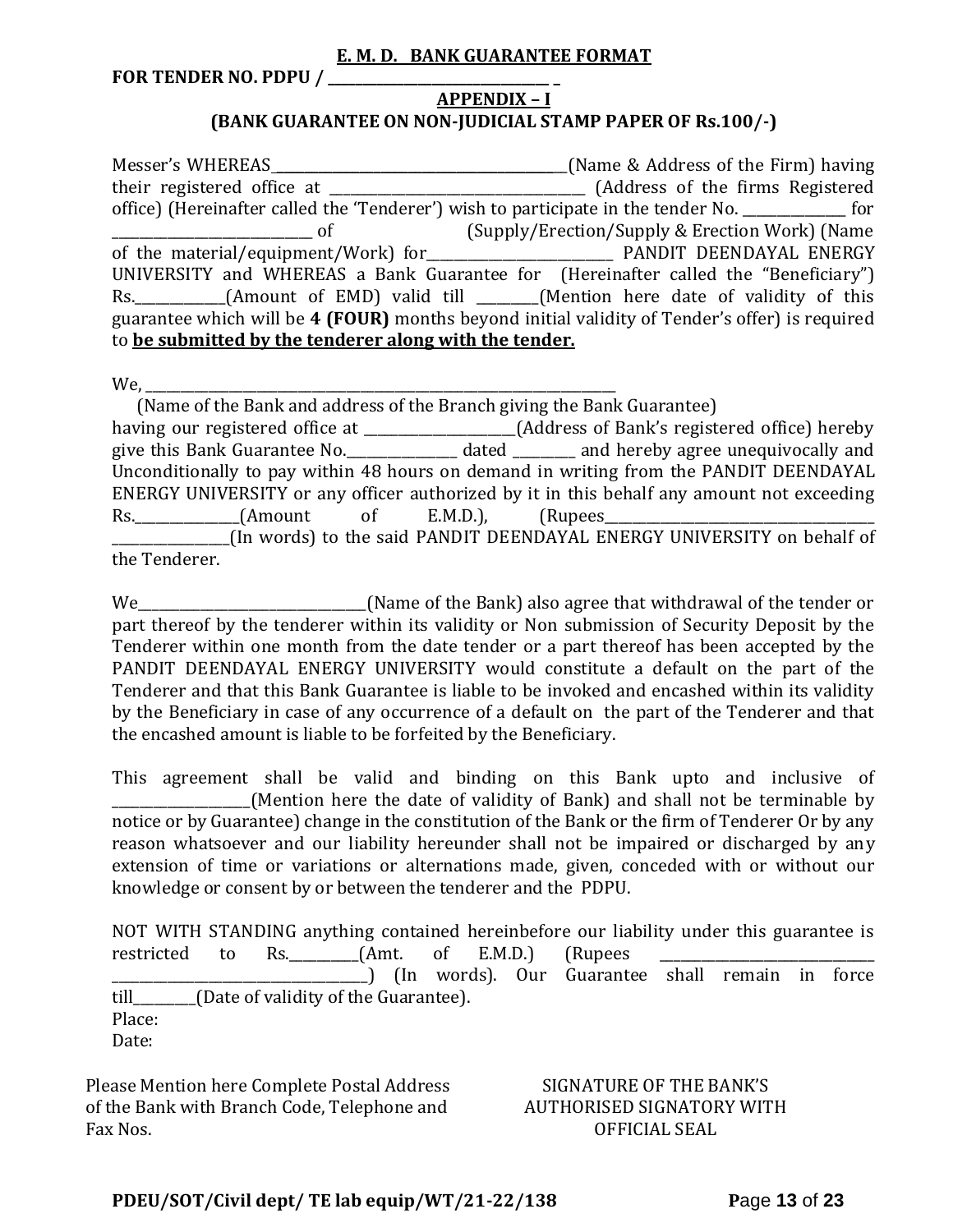#### **ON STAMP PAPER OF RS.100/-**

## **FORM OF BANKER'S UNDERTAKING [For Performance Guarantees (PG) as per clause no.8 of commercial terms and conditions]**

We, Bank of\_\_\_\_\_\_\_\_\_\_\_\_\_\_\_\_\_\_\_\_\_\_\_\_\_\_\_\_\_\_\_\_\_\_\_hereby agree unequivocally and unconditionally to pay within 48 hours on demand in writing from the **PANDIT DEENDAYAL ENERGY UNIVERSITY**. or any Officer authorized by it in this behalf any amount up to and not exceeding Rs. \_\_\_\_\_\_\_\_\_\_\_\_\_\_\_ (in words) Rupees\_\_\_ \_\_\_\_\_\_\_\_\_\_\_\_\_\_\_\_\_\_\_\_\_\_\_\_\_\_\_\_\_\_\_ to the said **PANDIT DEENDAYAL ENERGY UNIVERSITY** on behalf on  $M/s$ . \_\_\_\_\_\_\_\_\_\_\_\_\_\_\_\_\_\_\_\_who have entered into a contract for the supply/works specified below:

P.O. (A/T) No.\_\_\_\_\_\_\_\_\_\_\_\_\_\_\_\_\_\_\_\_\_\_\_\_\_\_dated\_\_\_\_\_\_\_\_\_.

This agreement shall be valid and binding on this Bank upto and inclusive of \_\_\_\_\_\_\_\_\_\_ and shall not be terminable by notice or by change in the constitution of the Bank or the firm of Contractors / Suppliers or by any other reasons whatsoever and our liability hereunder shall not be impaired or discharged by any extension of time or variations or alterations made, given conceded or agreed, with or without our knowledge or consent, by or between parties to the said within written contract.

"NOTWITHSTANDING" anything contained herein before our liability under this guarantee is restricted to Rs.\_\_\_\_\_\_\_\_\_\_\_\_\_\_\_\_\_\_\_\_\_\_\_\_\_

(Rupees\_\_\_\_\_\_\_\_\_\_\_\_\_\_\_\_\_\_\_\_\_\_\_\_\_\_\_\_\_\_\_\_\_\_\_\_\_\_\_\_\_\_\_\_\_ only). Our guarantee shall remain in force until

Place: Date:

 $\mathcal{L}=\mathcal{L}^{\mathcal{L}}$ 

| Please Mention here Complete Postal   | SIGNATURE OF THE BANK'S            |
|---------------------------------------|------------------------------------|
| Address of the Bank with Branch Code, | AUTHORISED SIGNATORY WITH OFFICIAL |
| Telephone and Fax Nos.                | ROUND SEAL                         |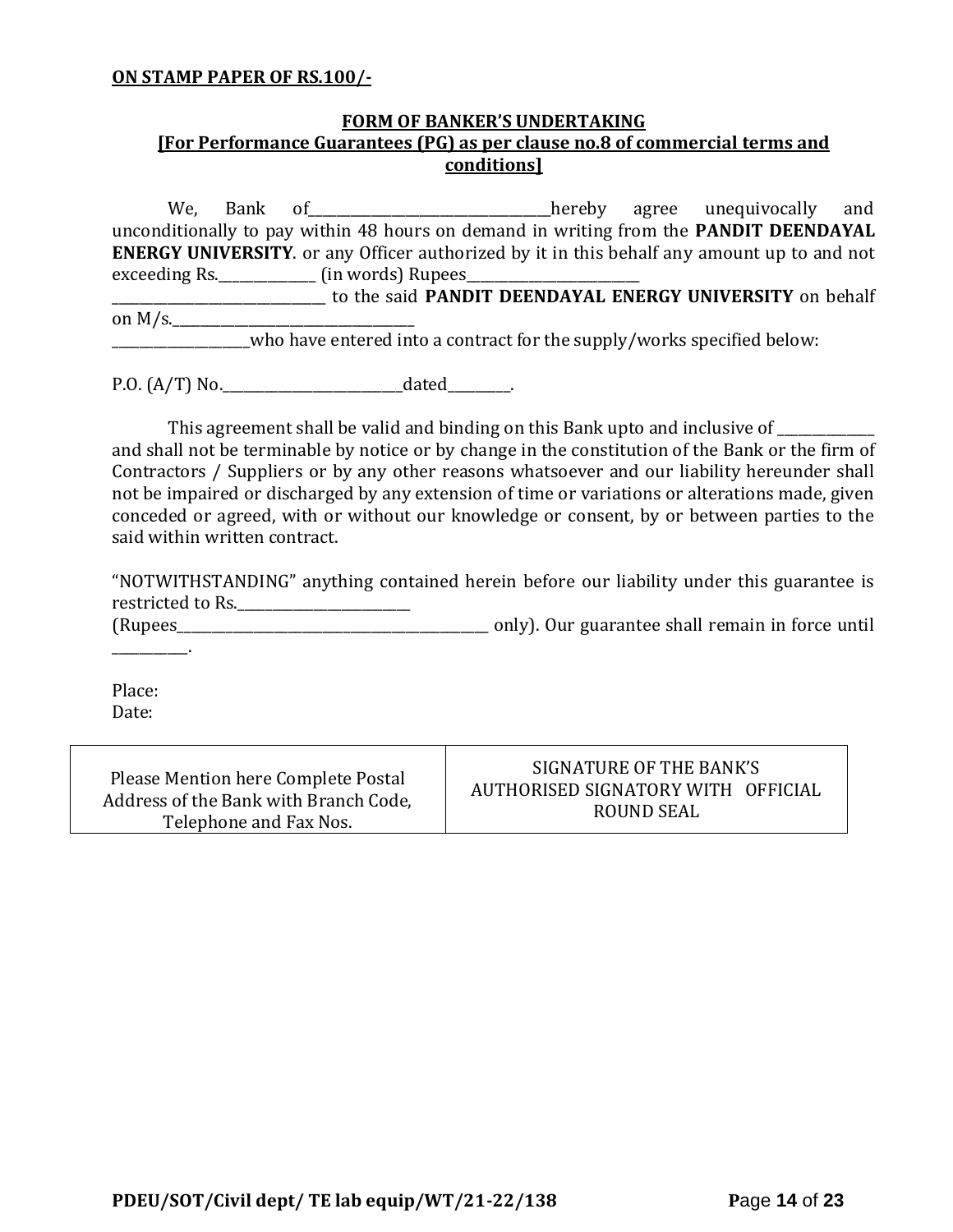### **ANNEXURE – 1**

**I / WE, confirm that following documents are attached with the technical bid of the offer and should be placed as a First page of offer.**

| Sr.<br><b>No</b> | <b>Details</b>                                                  | <b>Confirmation</b><br>(Tick $\sqrt{$ any one) |
|------------------|-----------------------------------------------------------------|------------------------------------------------|
| $\mathbf{1}$     | Firm's details as per "Annexure -2"                             | YES / NO                                       |
| $\overline{2}$   | "Annexure-3"                                                    | YES / NO                                       |
| 3                | Delivery schedule as per "Annexure- 4"                          | YES / NO                                       |
| 4                | Past experience details as per "Annexure-7"                     | YES / NO                                       |
| 5                | PDPU technical specification duly signed and with seal of firm. | YES / NO                                       |
| 6                | Undertaking-"Annexure-5"                                        | YES / NO                                       |
| 7                | Technical & Commercial Deviation- "Annexure-6"                  | YES / NO                                       |
| 8                | Experience Certificate-"Annexure-7"                             | YES / NO                                       |
| 9                | Conformation of Tender Condition-"Annexure-8"                   | YES / NO                                       |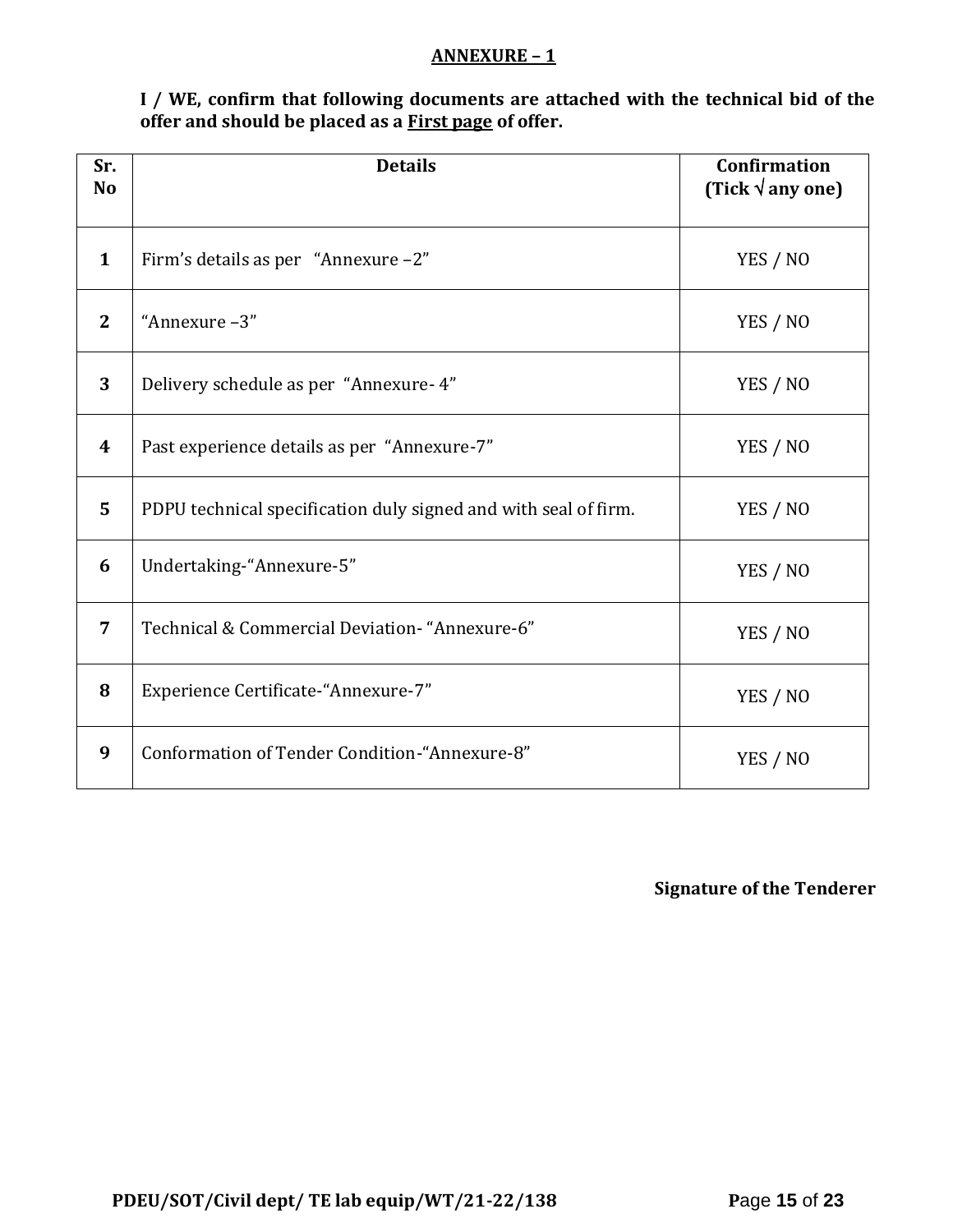# **ANNEXURE - 2 DETAILS OF THE FIRM**

# **Tenderer shall provide all the details in this form and shall be placed as a Second Page of the bid.**

| <b>Supplier Name</b>                                                                                      |                      |                                |                      |                                  |
|-----------------------------------------------------------------------------------------------------------|----------------------|--------------------------------|----------------------|----------------------------------|
| Within Gujarat / Outside Gujarat                                                                          |                      |                                |                      |                                  |
| Pvt. Firm / Public Ltd. / State Govt. Under<br>taking / Central Govt. undertaking<br>GST No. and GST Date |                      | (Indicate the relevant status) |                      |                                  |
| CST No. and CST Date                                                                                      |                      |                                |                      |                                  |
| <b>Excise No. and Excise Date</b>                                                                         |                      |                                |                      |                                  |
| Financial Turnover for Past 3 Years (Rupees<br>in Lacs (10 <sup>5</sup> )                                 |                      | 1st Year                       | 2 <sup>nd</sup> Year | 3rd Year                         |
| Custom No. and Date (If applicable)                                                                       |                      |                                |                      |                                  |
| Address of                                                                                                | Registered<br>Office | Factory / Works                |                      | <b>Authorized Representative</b> |
| Contact person name                                                                                       |                      |                                |                      |                                  |
| Designation                                                                                               |                      |                                |                      |                                  |
| Address                                                                                                   |                      |                                |                      |                                  |
| City & Pin code                                                                                           |                      |                                |                      |                                  |
| State                                                                                                     |                      |                                |                      |                                  |
| Country                                                                                                   |                      |                                |                      |                                  |
| Phone Nos.(Off.)                                                                                          |                      |                                |                      |                                  |
| Phone Nos.(Res.)                                                                                          |                      |                                |                      |                                  |
| Fax Nos.                                                                                                  |                      |                                |                      |                                  |
| STD Code.                                                                                                 |                      |                                |                      |                                  |
| Mobile No.                                                                                                |                      |                                |                      |                                  |
| Web site address                                                                                          |                      |                                |                      |                                  |
| Email-id                                                                                                  |                      |                                |                      |                                  |
| Specimen signature                                                                                        |                      |                                |                      |                                  |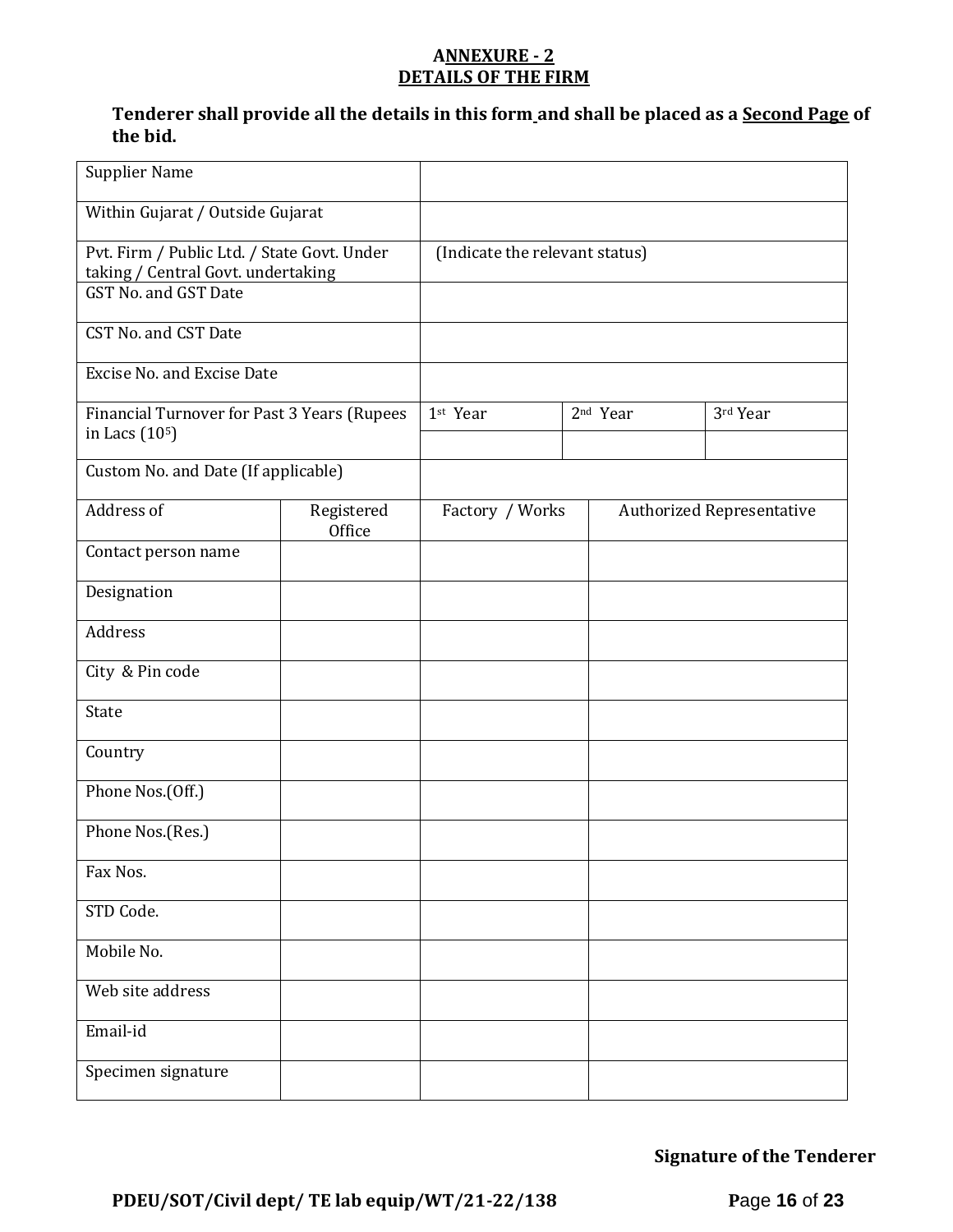# **ANNEXURE-3**

Tenderer shall fill up following details and shall be **Third page** of the Technical Bid

| $\mathbf{1}$   | PRICES: [FIRM ONLY]<br>(Please Specify YES / NO.)                                                                                    |               |
|----------------|--------------------------------------------------------------------------------------------------------------------------------------|---------------|
| 2              | <b>EXCISE DUTY: [SINGLE SLAB ONLY]</b><br>(Please Specify INCUSIVE / EXCLUSIVE /<br>EXEMPTED)                                        | $\frac{0}{0}$ |
| $\overline{3}$ | <b>GST: [IN PERCENTAGE]</b><br>(Please Specify INCUSIVE / EXCLUSIVE /<br>EXEMPTED)<br>Please quote your GST Registration No. & Date. | $\frac{0}{0}$ |
|                |                                                                                                                                      |               |
| $\overline{4}$ | <b>PENALTY TERMS AGREED:</b><br>(Please Specify YES / NO.)                                                                           |               |
| 5              | PERFORMANCE GUARANTEE TO COVER EXECUTION<br>PERIOD (SECURITY) TERMS : AGREED: (Cl.no.8)<br>(Please Specify YES / NO.)                |               |
| 6              | PERFORMANCE GUARNTEE TO COVER WARRANTY<br>PERIOD TERMS AGREED: (Wherever<br>applicable): (Please Specify YES / NO.)                  |               |
| $\overline{7}$ | VALIDITY OF THE OFFER AGREED:<br>(Please Specify YES / NO.)                                                                          |               |
| 8              | PAYMENT TERMS AGREED:<br>(Please Specify YES / NO.)                                                                                  |               |
| 9              | ITEMS OFFERED : (Yes/No)                                                                                                             |               |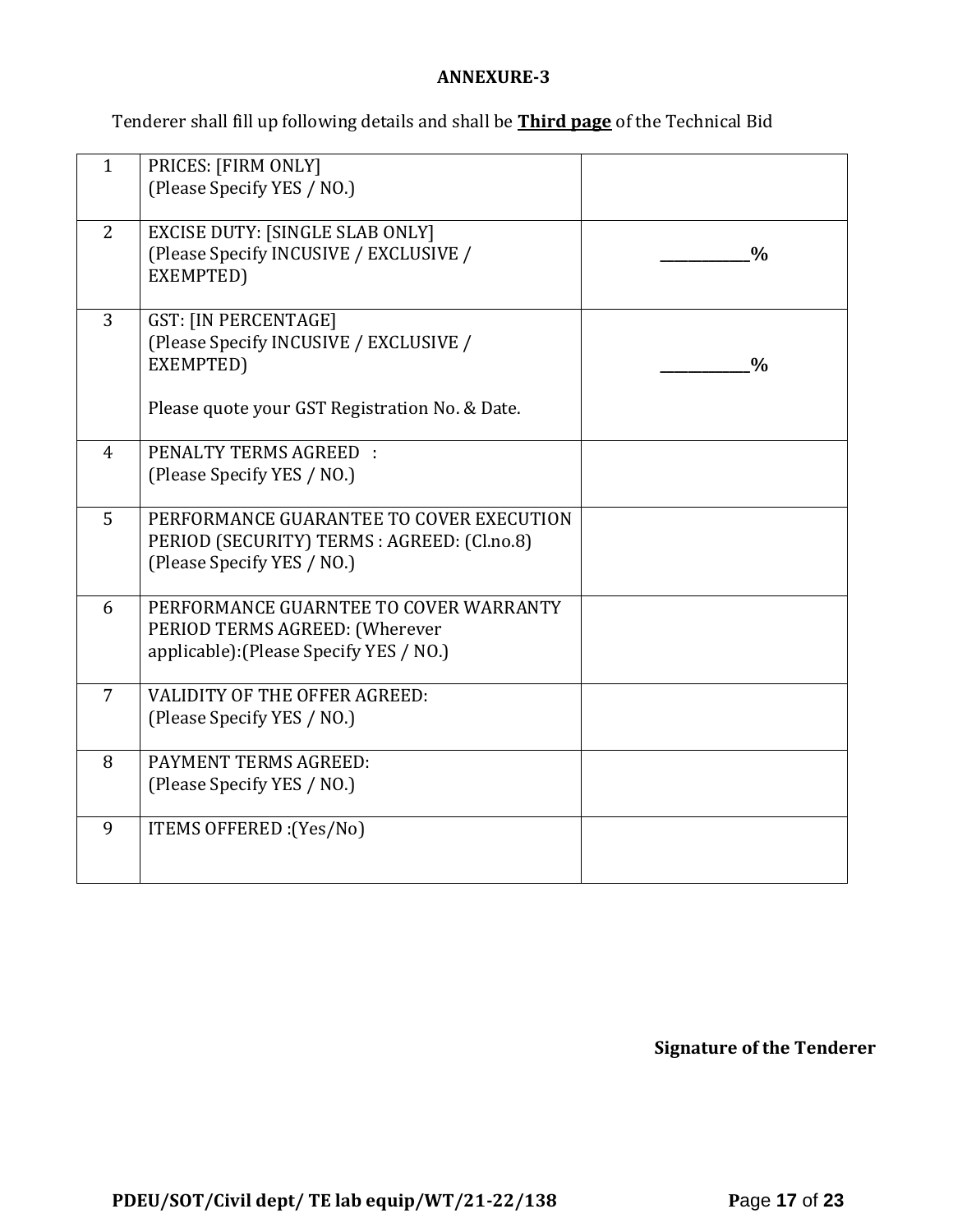# **ANNEXURE – 4**

# **Details of the Items and Qty. offered as a Fourth Page of offer.**

| Sr. | Details of the Items / Equipments | Quantity       | Status:               |  |  |  |
|-----|-----------------------------------|----------------|-----------------------|--|--|--|
| No. | <b>Offered</b>                    | <b>Offered</b> | Supplier/Manufacturer |  |  |  |
|     |                                   |                |                       |  |  |  |
|     |                                   |                |                       |  |  |  |
|     |                                   |                |                       |  |  |  |
|     |                                   |                |                       |  |  |  |
|     |                                   |                |                       |  |  |  |
|     |                                   |                |                       |  |  |  |
|     |                                   |                |                       |  |  |  |
|     |                                   |                |                       |  |  |  |
|     |                                   |                |                       |  |  |  |
|     |                                   |                |                       |  |  |  |
|     |                                   |                |                       |  |  |  |
|     |                                   |                |                       |  |  |  |
|     |                                   |                |                       |  |  |  |
|     |                                   |                |                       |  |  |  |
|     |                                   |                |                       |  |  |  |
|     |                                   |                |                       |  |  |  |
|     |                                   |                |                       |  |  |  |
|     |                                   |                |                       |  |  |  |
|     |                                   |                |                       |  |  |  |
|     |                                   |                |                       |  |  |  |
|     |                                   |                |                       |  |  |  |
|     |                                   |                |                       |  |  |  |
|     |                                   |                |                       |  |  |  |
|     |                                   |                |                       |  |  |  |
|     |                                   |                |                       |  |  |  |
|     |                                   |                |                       |  |  |  |
|     |                                   |                |                       |  |  |  |
|     |                                   |                |                       |  |  |  |
|     |                                   |                |                       |  |  |  |
|     |                                   |                |                       |  |  |  |
|     |                                   |                |                       |  |  |  |
|     |                                   |                |                       |  |  |  |
|     |                                   |                |                       |  |  |  |
|     |                                   |                |                       |  |  |  |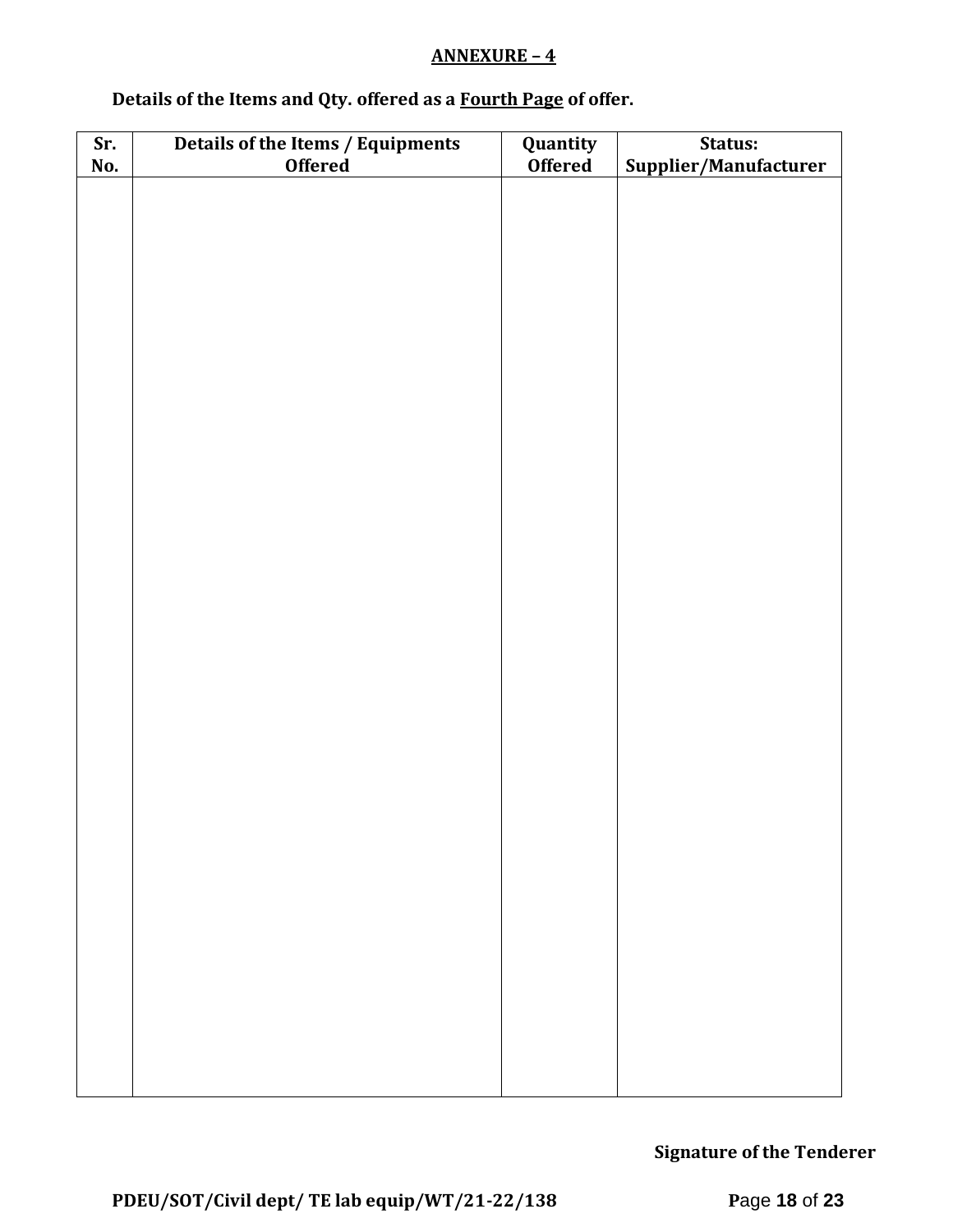### **ANNEXURE – 5**

# **(UNDERTAKING IN REGARD TO STOP DEAL / BLACK LIST THEREOF) and should be placed as a Fifth page of offer**.

**Sub: Undertaking in regard to Stop Deal / Black List Thereof.**

**Ref: Tender No. PDPU / \_\_\_\_\_\_\_\_\_\_\_\_\_\_\_\_\_\_\_\_\_\_\_\_.** …….

All bidders will have to furnish the following undertaking duly filled in, signed and stamped for each quoted item of the tender along with the Technical Bid.

-----------------------------------------------------------------------------------------

| I/We                        |                                                 |
|-----------------------------|-------------------------------------------------|
| Authorized signatory of M/S | here by certify that $M/S$                      |
|                             | is not stop deal / black listed by PDPU for the |
| tendered item.              |                                                 |

Seal of the Firm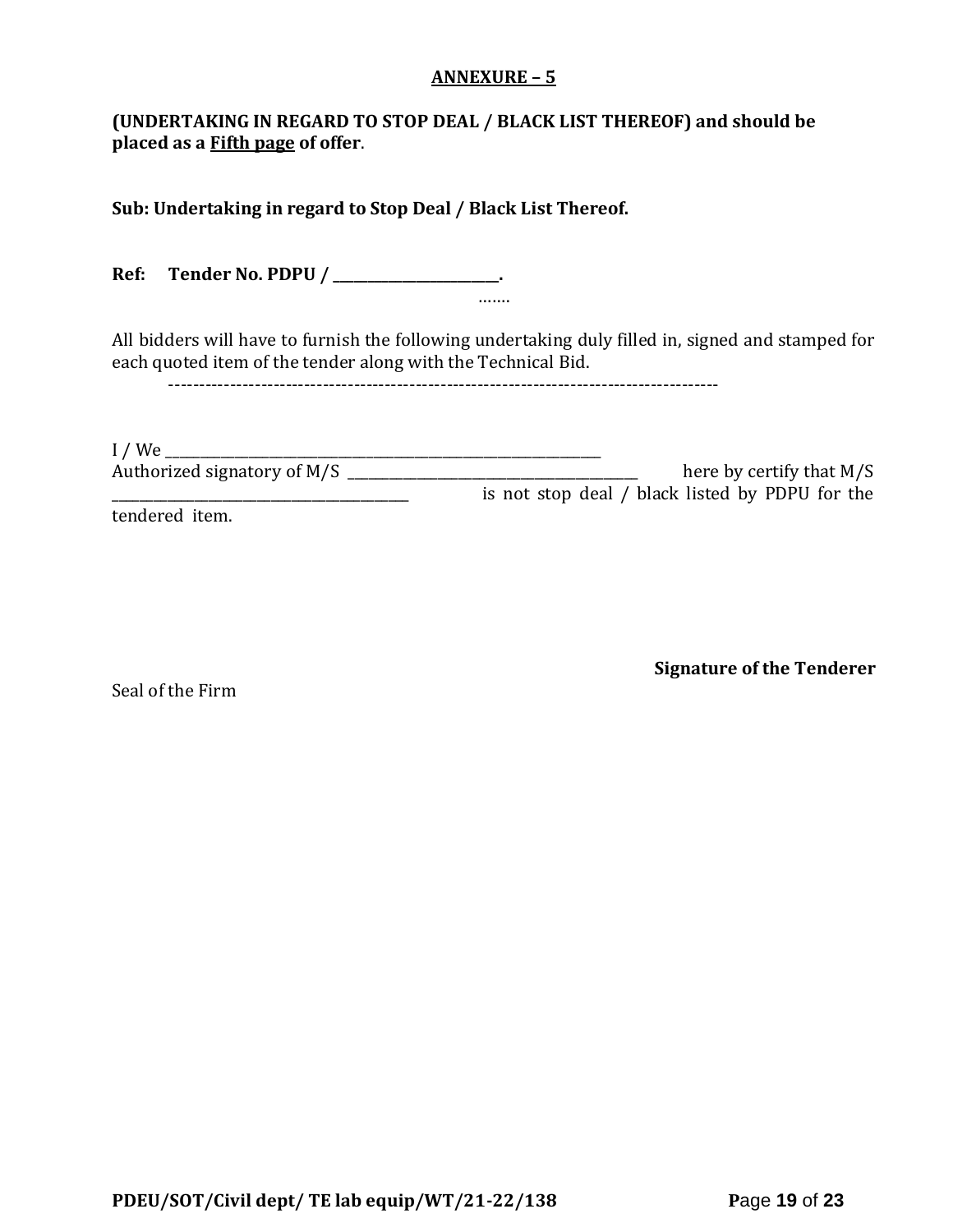#### **ANNEXURE – 6 TECHNICAL AND COMMERCIAL DEVIATIONS IF ANY TO BE FURNISHED IN THIS ANNEXURE ONLY AND TO BE SUBMITTED WITH TECHNICAL BID.**

We confirm that the product offered under this tender complies with all the Technical Specifications, except the deviations mentioned above. We also confirm that there are no commercial deviations other than mentioned above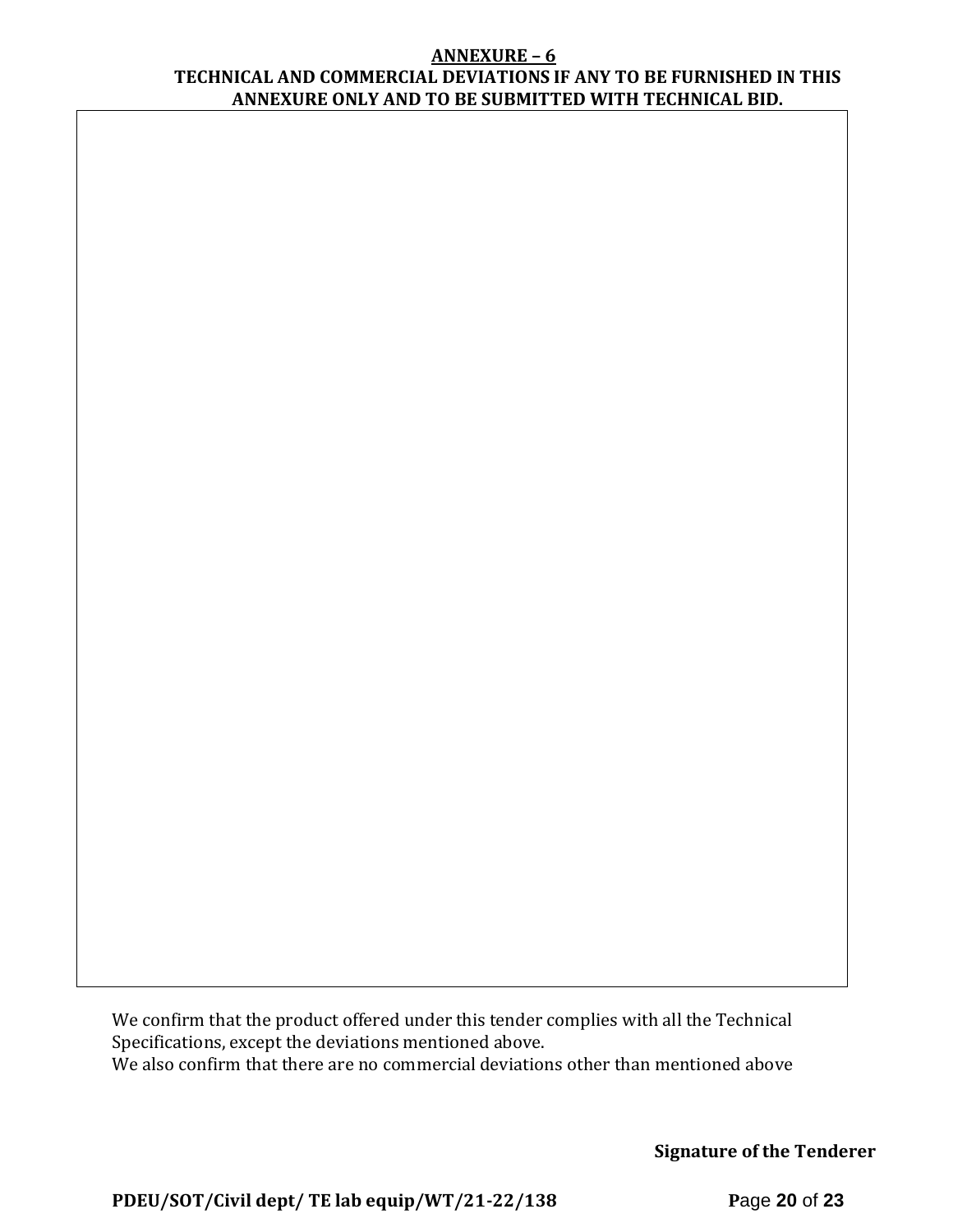## **ANNEXURE- 7**

### **DETAILS OF THE EXPERIENCE FOR SUPPLY OF SIMILAR TYPE OF ITEMS IN LAST THREE YEARS FROM THE DUE DATE OF TENDER:**

| Sr.<br><b>No</b> | <b>ITEMS</b><br><b>SUPPLIED TO</b> | <b>ORDER</b><br><b>REFERENCE</b><br><b>No. &amp; DATE</b> | <b>ITEMS</b> | Qty. | <b>ORDER</b><br><b>FULLY</b><br><b>EXECUTED.</b><br>YES/NO | <b>STATUS, IF</b><br><b>ORDER UNDER</b><br><b>EXECUTION</b> | <b>REMARKS</b> |
|------------------|------------------------------------|-----------------------------------------------------------|--------------|------|------------------------------------------------------------|-------------------------------------------------------------|----------------|
| 1)               |                                    |                                                           |              |      |                                                            |                                                             |                |
| 2)               |                                    |                                                           |              |      |                                                            |                                                             |                |
| 3)               |                                    |                                                           |              |      |                                                            |                                                             |                |
| 4)               |                                    |                                                           |              |      |                                                            |                                                             |                |
| 5)               |                                    |                                                           |              |      |                                                            |                                                             |                |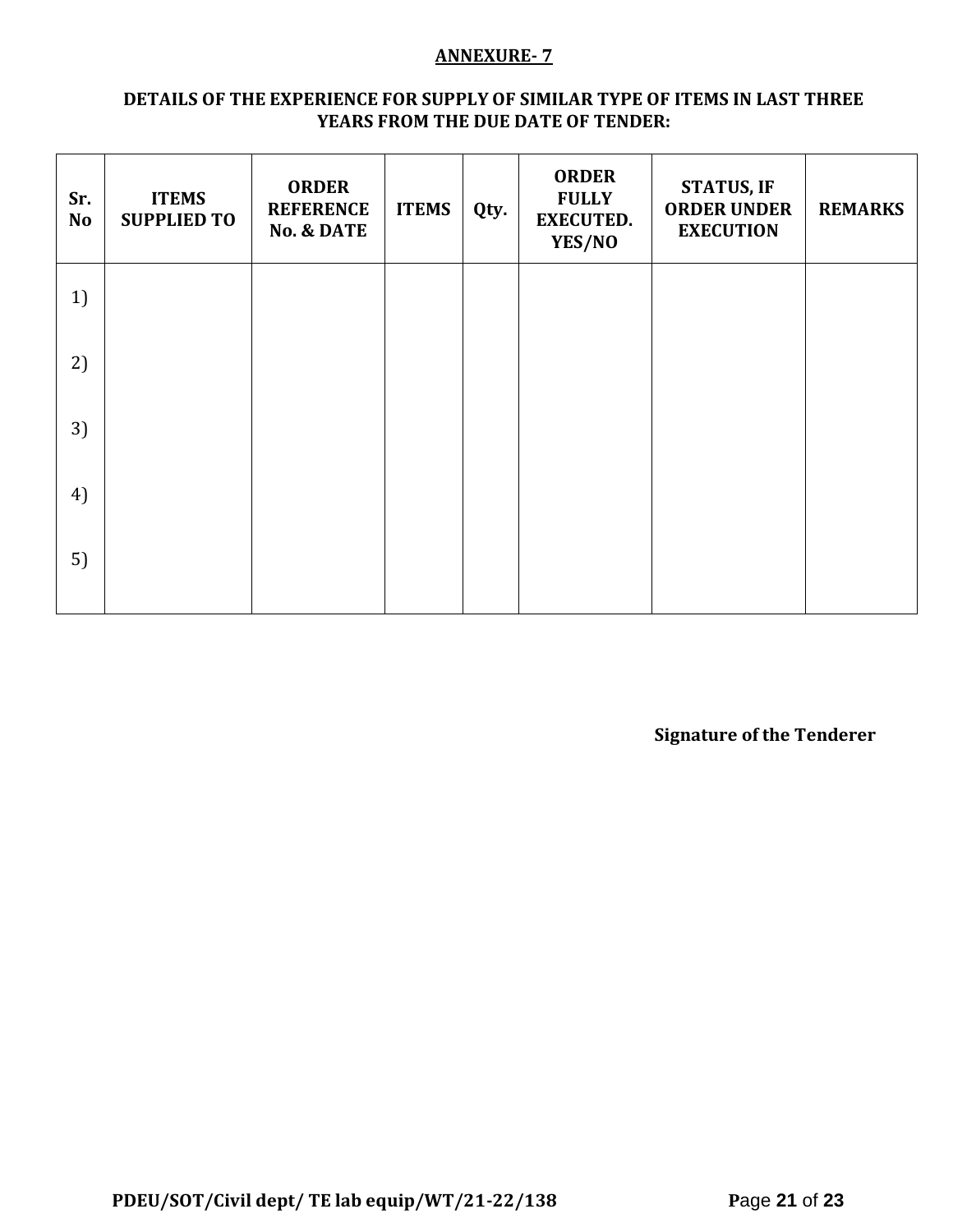# **ANNEXURE – 8**

Subject: Supply of \_\_\_\_\_\_\_\_\_\_\_\_\_\_\_\_\_\_\_\_\_\_\_\_\_\_\_\_\_\_\_\_\_\_\_\_\_\_

Reference: Tender enquiry No. PDPU/ / Due on date: / / 200.

In connection with the above subject and reference I/ We confirm the following:

- 1. I / We, the undersigned have read and examined the Tender Specifications and commercial terms and conditions of tender under reference.
- 2. I / We, declare that our Technical Bid is strictly in line with the Tender specifications (except the deviations shown in Annexure No.7.
- 3. Further, I / We also agree that additional conditions / deviations, if any, found in the Commercial terms & conditions (except mentioned in the Annexure-7), our offer shall be outrightly rejected without assigning any reason thereof.

Seal of the Firm **Signature of the Authorised Representatives of the firm**

Date:

Name:

Status:

Name of the Tendering Firm / Agency: